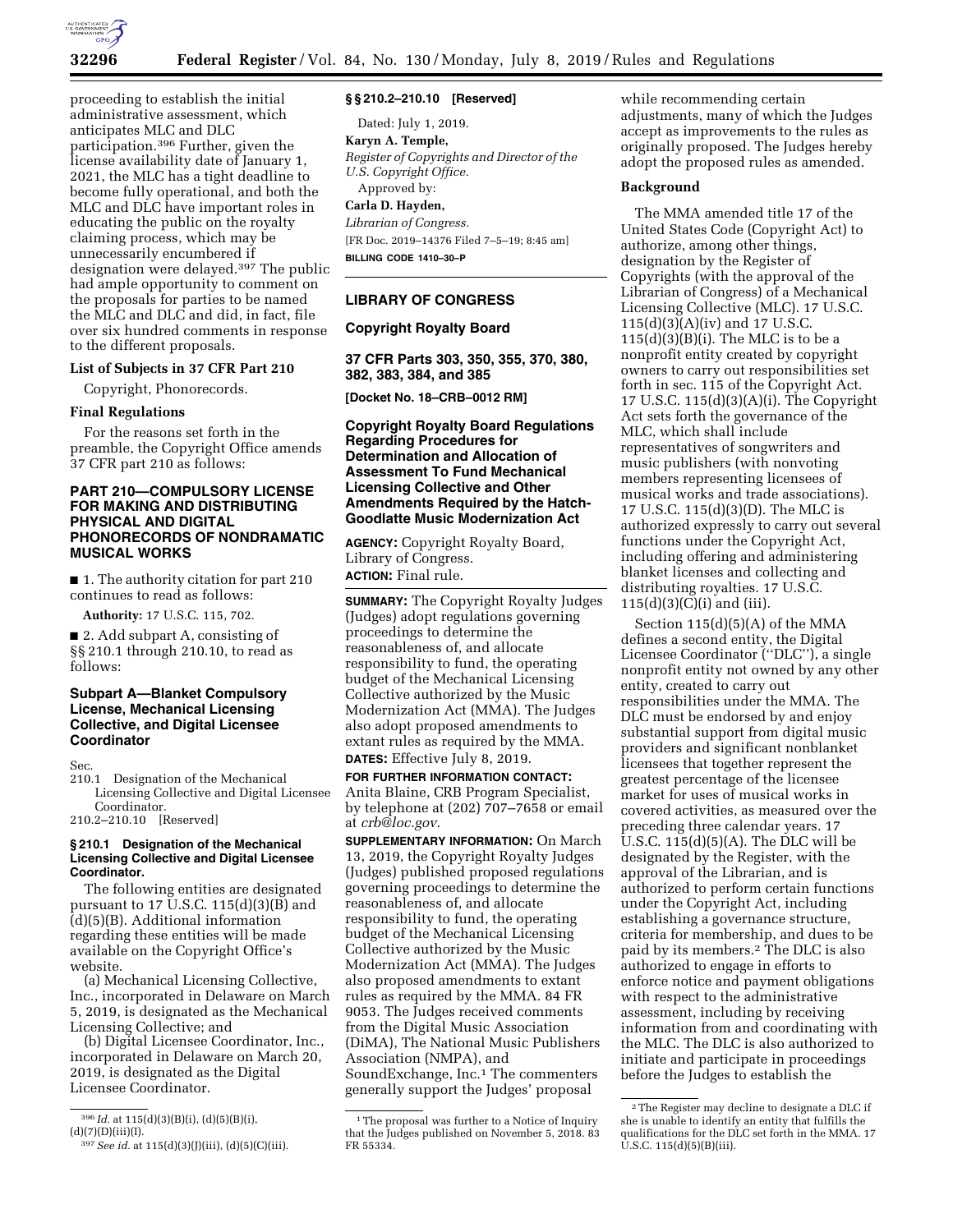administrative assessment. 17 U.S.C.  $115(d)(5)(B)$ – $(C)$ .

The MMA provides that the Judges must, within 270 days of the effective date of the MMA, commence a proceeding to determine an initial administrative assessment that digital music providers and any significant nonblanket licensees shall pay to fund the operations of the MLC. 17 U.S.C.  $115(d)(7)(D)(iii)(I).<sup>3</sup>$  The Judges may also conduct periodic proceedings to adjust the administrative assessment. 17 U.S.C.  $115(d)(7)(D)(iv)$ . In the proceedings to determine the initial and adjusted administrative assessments, the Judges must determine an assessment ''in an amount that is calculated to defray the reasonable collective total costs.'' 17 U.S.C.  $115(d)(7)(D)(ii)(II)$ .

Creation of the MLC and the other statutory changes in the MMA require or authorize modification of the Judges' regulations relating to sec. 115. For example, sec. 102(d) of the MMA requires the Judges, not later than 270 days after enactment of the MMA, to amend 37 CFR part 385, ''to conform the definitions used in such part to the definitions of the same terms described in sec. 115(e) of title 17, United States Code, as added by'' sec. 102(a) of the MMA. That provision also directs the Judges to ''make adjustments to the language of the regulations as necessary to achieve the same purpose and effect as the original regulations with respect to the rates and terms previously adopted by the [Judges].''

In that regard, the MMA also adds a new sec. 801(b)(8) to the Copyright Act, which authorizes the Judges ''to determine the administrative assessment to be paid by digital music providers under section 115(d)'' and states that ''[t]he provisions of section 115(d) shall apply to the conduct of proceedings by the [Judges] under section 115(d) and not the procedures in this section, or section 803, 804, or 805.'' 17 U.S.C. 801(b)(8). To discharge this duty, the MMA authorizes the Judges to adopt regulations concerning proceedings to set the administrative assessment established by the statute to fund the MLC. 17 U.S.C.  $115(d)(7)(D)(viii)$  and  $115(d)(12)(A)$ .

### *A. Discussion of Comments*

As noted above, the three sets of comments the Judges received were generally supportive of the Judges' proposal, much of which responded to comments that the Judges had received

in response to their Notice of Inquiry (NOI). Some comments, however, raised issues with particular aspects of the proposal, which the Judges address below. The comments of DiMA and NMPA overlapped on many issues. Therefore, the Judges discuss the respective comments of these two commenters in a single section. SoundExchange's comments are addressed in a separate section.

### 1. DiMA and NMPA Comments

According to DiMA, Congressional intent in adopting the MMA is that the MLC and the DLC are to be created, designated, and approved to serve as proxies for the interests of their respective constituencies, with the MLC serving as the voice of musical work copyright owners/licensors and the DLC serving as the voice of digital music licensees. DiMA Comment at 3. DiMA believes, however, that as currently drafted, certain of the proposed rules put the DLC in an inferior position as compared to the MLC, creating inequities that ultimately may undermine the perceived goal of the assessment proceedings to establish the amount and terms of the administrative assessment based on a comprehensive, transparent record or to allow for the negotiation of a voluntary agreement among the MLC and DLC, which DiMA asserts, represent the vast majority of their respective stakeholders. *Id.* at 4. DiMA points out perceived disparities between the MLC and the DLC in three areas, discussed below.

(a) DiMA Believes the MLC and the DLC Should Be Provided With Equal Opportunities To Take Depositions

DiMA notes that proposed § 355.3(e) would authorize the MLC to notice and take up to five depositions during its discovery period and would authorize the DLC, together with ''interested copyright owners, interested Digital Music Providers, and interested Significant Nonblanket Licensees,'' to notice and take up to five depositions ''collectively'' during their discovery period.

According to DiMA, the proposed rules thus permit the MLC to review whatever discovery it deems relevant, determine the five individuals it believes would be most advantageous to depose and the order in which it wishes to depose these individuals, and set the timing of those depositions within the discovery period, unencumbered by the other parties. DiMA Comment at 4.

In contrast, DiMA notes, the DLC would be required to share its five depositions with the other proceeding participants. As a result, DiMA believes

that the proposed rules would constrain the DLC in its efforts to take depositions, requiring that it negotiate and compromise on the deposition process with other participants, making the development of a coherent and efficient strategy for this process incredibly difficult.

DiMA asserts that under the proposed rules, any proceeding participant other than the MLC could essentially ''hijack'' the first discovery period deposition process by noticing all five depositions on the very first day of that discovery period, thereby blocking the DLC's ability to take depositions of potentially far more relevant individuals. DiMA believes that the perceived open-ended nature of the deposition process in the proposed rules would create disputes that the CRJs would be required to resolve over areas such as the individuals who would be deposed, the time allocations for examination of those witnesses, and the timing of the depositions, resulting in significant inefficiencies within the discovery timeline. DiMA Comment at 5.

DiMA believes that the DLC should be provided with access to the deposition process equal to that of the MLC, and the proposed rules should be amended to permit the DLC to take up to five depositions under the same conditions as those provided to the MLC.

DiMA acknowledges the need to ensure that the discovery process is also fair to other proceeding participants. To that end, DiMA recommends that the proposed rules be modified to mandate a duty requiring these other parties to cooperate with DiMA and each other in good faith in discovery and to attempt to resolve disputes amongst themselves before availing themselves of the discovery disputes process outlined in proposed § 355.3(h). DiMA also suggests that the Judges modify the proposed rules to make clear that proceeding participants whose interests may not be fully represented by either the MLC or the DLC are permitted to take advantage of the discovery disputes process set forth in proposed § 355.3(h), to request authorization from the CRJs to take any depositions they deem necessary and, upon a showing of good cause, be permitted to take those depositions. DiMA Comment at 6.

DiMA believes that the deposition process outlined above would place the DLC on equal footing with the MLC, while at the same time providing meaningful opportunities to other proceeding participants to partake in the deposition process as well. *Id.* 

The Judges believe that DiMA's proposed modifications to § 355.3(e) and (h) are reasonable and appropriate

<sup>3</sup>The assessment may also be paid through voluntary contributions from digital music providers and significant nonblanket licensees as may be agreed with copyright owners. 17 U.S.C.  $115(d)(7)(A)(ii)$ .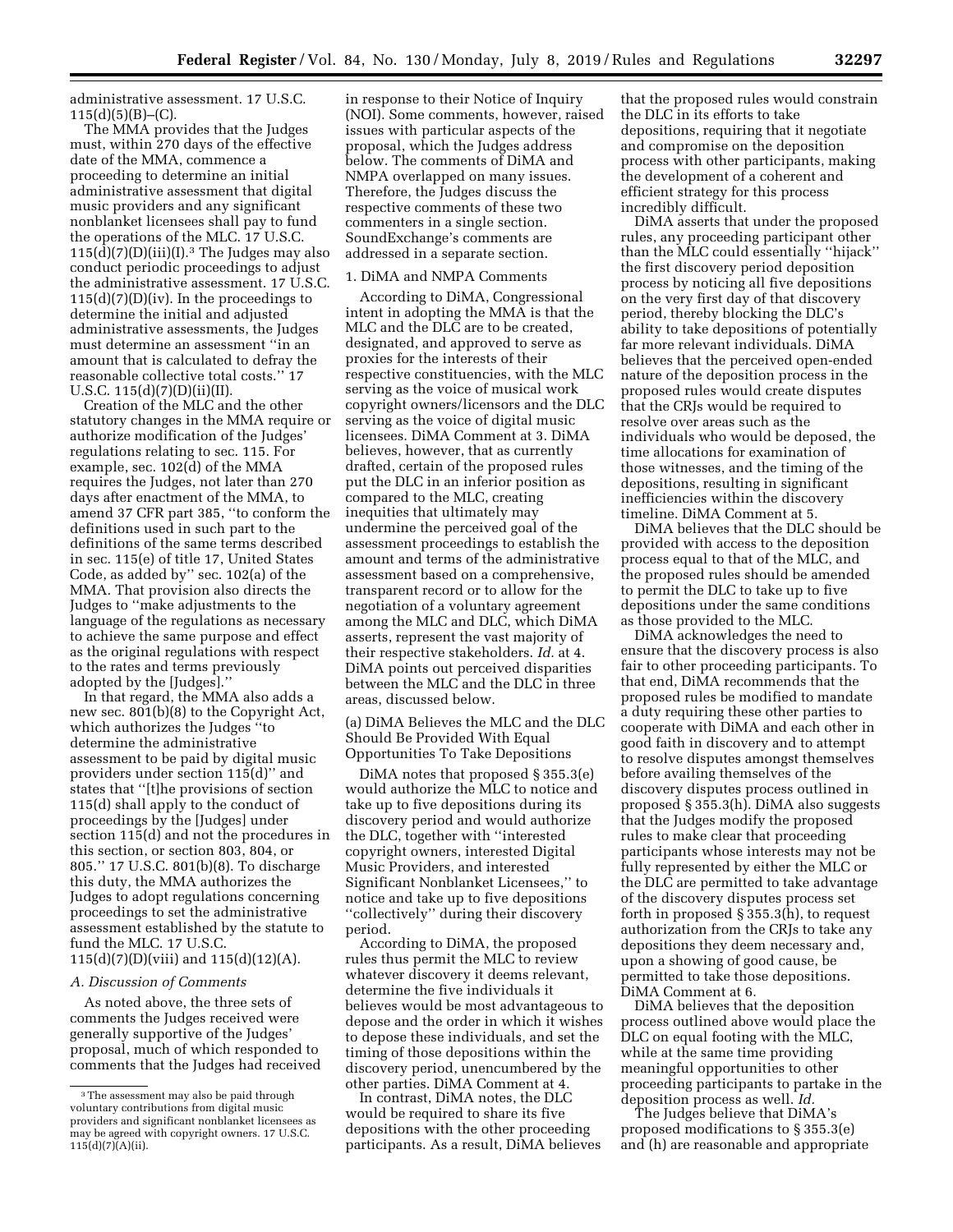and therefore adopt DiMA's recommended modifications.4

(b) DiMA Believes That the First and Second Discovery Periods Should Be Substantively Identical

In the Joint Proposal that DiMA and the NMPA submitted in response to the Judges' Notice of Inquiry, NMPA/DiMA recommended that administrative assessment proceedings have two discovery periods. According to DiMA, the first discovery period would be reserved for the DLC and other participants in the proceeding, other than the MLC, to allow those parties to examine the MLC's submission and probe its constituent parts in preparation for the DLC's and other participants' responsive submissions. The second discovery period would be reserved for the MLC to allow it to examine the responsive submissions and to probe their constituent parts in preparation for the MLC's reply submission, which, under the Joint Proposal, the MLC would have the option to file after the second discovery period. DiMA Comment at 7.

DiMA contends that the proposed rules contain several ambiguities and inconsistencies that require clarification to ensure that discovery during administrative assessment proceedings is efficient, logical, and equitable. *Id.*  For example, DiMA notes that § 355.2(g)(1)(iii) of the proposed rules reserves the first discovery period ''for the [DLC] and any other participant in the proceeding, *other than the [MLC],* to serve discovery requests and complete discovery pursuant to § 355.3(d).'' DiMA further notes that § 355.3(d) states that ''the [DLC], *interested copyright owners, interested Digital Music Providers, and interested Significant Nonblanket Licensees* . . . *and any other participant in the proceeding* may serve requests for additional documents'' (emphasis added by DiMA).

According to DiMA, the italicized language in § 355.3(d) is problematic in

that there are no statutorily authorized ''other participant[s] in the proceeding'' other than the DLC, interested copyright owners, interested Digital Music Providers, and interested Significant Nonblanket Licensees, all of which are already enumerated within the same sentence, making this language redundant at best and potentially opening the door to discovery by the MLC during the first discovery period at worst, which, DiMA contends, is directly contrary to the language of proposed  $\S 355.2(g)(1)(iii)$ . DiMA Comment at 8. DiMA therefore recommends that the Judges clarify § 355.3(d) to remove the ''interested copyright owners, interested Digital Music Providers, and interested Significant Nonblanket Licensees'' language and instead conform this language with the language from § 355.2(g)(1)(iii) (*i.e.,* ''the Digital Licensee Coordinator and any other participant in the proceeding, other than the Mechanical Licensing Collective'') to resolve this internal inconsistency and potential ambiguity. For the same reasons, DiMA also suggests that identical language in § 355.3(f)(1) likewise be modified accordingly. DiMA Comment at 8. The Judges believe DiMA's proposed modifications are reasonable and appropriate and therefore adopt them.

DiMA further notes that as presently drafted, proposed §§ 355.2(g)(1)(iii) and 355.3(d) fail to set forth the right of the DLC and other proceeding participants to take depositions during the first discovery period, which, DiMA contends, appears to be an inadvertent oversight, since those depositions are clearly contemplated by, and discussed in, § 355.3(e). DiMA recommends that § 355.3(d) be amended to add a subsection (2) that substantively mirrors § 355.3(g)(2) (but with the reference to "note" corrected to "notice"), which addresses the MLC's ability to take depositions during the second discovery period (*i.e.,* ''The [DLC] (or if no [DLC] has been designated, interested Digital Music Providers and Significant Nonblanket Licensees representing more than half of the market for uses of musical works in Covered Activities, acting collectively) and any other participant in the proceeding, other than the [MLC], may notice and take depositions as provided in paragraph (e) of this section.''). DiMA Comment at 8.

DiMA also asserts that § 355.3(e) requires the correction of what appears to be a typographical error. According to DiMA, the first sentence of that section authorizes the noticing and taking of depositions during the first discovery period by the DLC and other proceeding

participants. The second sentence then authorizes the noticing and taking of depositions by the MLC but inadvertently states that these depositions are to be taken during the ''first'' rather than the ''second'' discovery period. Yet  $\S 355.2(g)(1)(v)$ discusses the second discovery period in the proceeding, which provides for the MLC ''to serve discovery requests and complete discovery of the [DLC] and any other participant in the proceeding pursuant to § 355.3(g).'' Section 355.3(g), in turn, is titled ''*Second discovery period*.'' According to DiMA, the general framework of discovery and other sections of the proposed rules confirm that the second sentence of this subsection should instead read (proposed amendment in italics): ''The [MLC] may give notice of and take up to five depositions during the *second* discovery period.'' DiMA Comment at 9.

DiMA notes that the Judges requested specific comments with regard to reply submissions of the MLC, voicing the concern that the proposed rules as currently written ''would authorize the MLC to respond to submissions of the DLC and other opposing parties but the proposal would not authorize the MLC to seek discovery from those parties to support its submission.'' DiMA Comment at 9, quoting 84 FR at 9057.

DiMA posits that this reading of the proposed rules was perhaps the result of the inconsistencies discussed above that, when resolved, make clear that the second discovery period, the discovery period specifically set aside for the MLC in both the proposed rules and in the Joint Proposal, occurs after the DLC and other participants provide their responsive submissions and concurrent document productions and written disclosures. According to DiMA, the proposed rules already authorize the MLC to conduct discovery subsequent to the filing of responsive submissions by the DLC and other participants and prior to the filing of any reply submission by the MLC. DiMA Comment at 9.

For its part, NMPA ''observes that the Proposed Rule could be read as unfairly limiting the scope of discovery in the second discovery period for the MLC as compared to the scope of discovery in the first period applicable to the DLC and additional parties.'' NMPA Comment at 8. NMPA notes that proposed § 355.3(d) states that in the first discovery period, ''[a]ny document request shall be limited to documents that are Discoverable'' whereas proposed § 355.3(g)(1) states, with respect to the second discovery period, ''requests shall be limited to documents

<sup>4</sup> DiMA recommended that the Judges insert a lengthy phrase throughout proposed § 355 each time the term Digital Licensee Coordinator appears to account for the possibility that the Register does not designate a DLC (*i.e.,* or if no Digital Licensee Coordinator has been designated, interested Digital Music Providers and Significant Nonblanket Licensees representing more than half of the market for uses of musical works in Covered Activities, acting collectively). As a more efficient alternative, the Judges define the term Digital Licensee Coordinator to include either the entity that the Register designates or, if the Register does not designate a DLC, interested Digital Music Providers and Significant Nonblanket Licensees representing more than half of the market for uses of musical works in Covered Activities, acting collectively. As a corresponding change to the new definition of DLC, the Judges also removed paragraph (d) of section 355.1.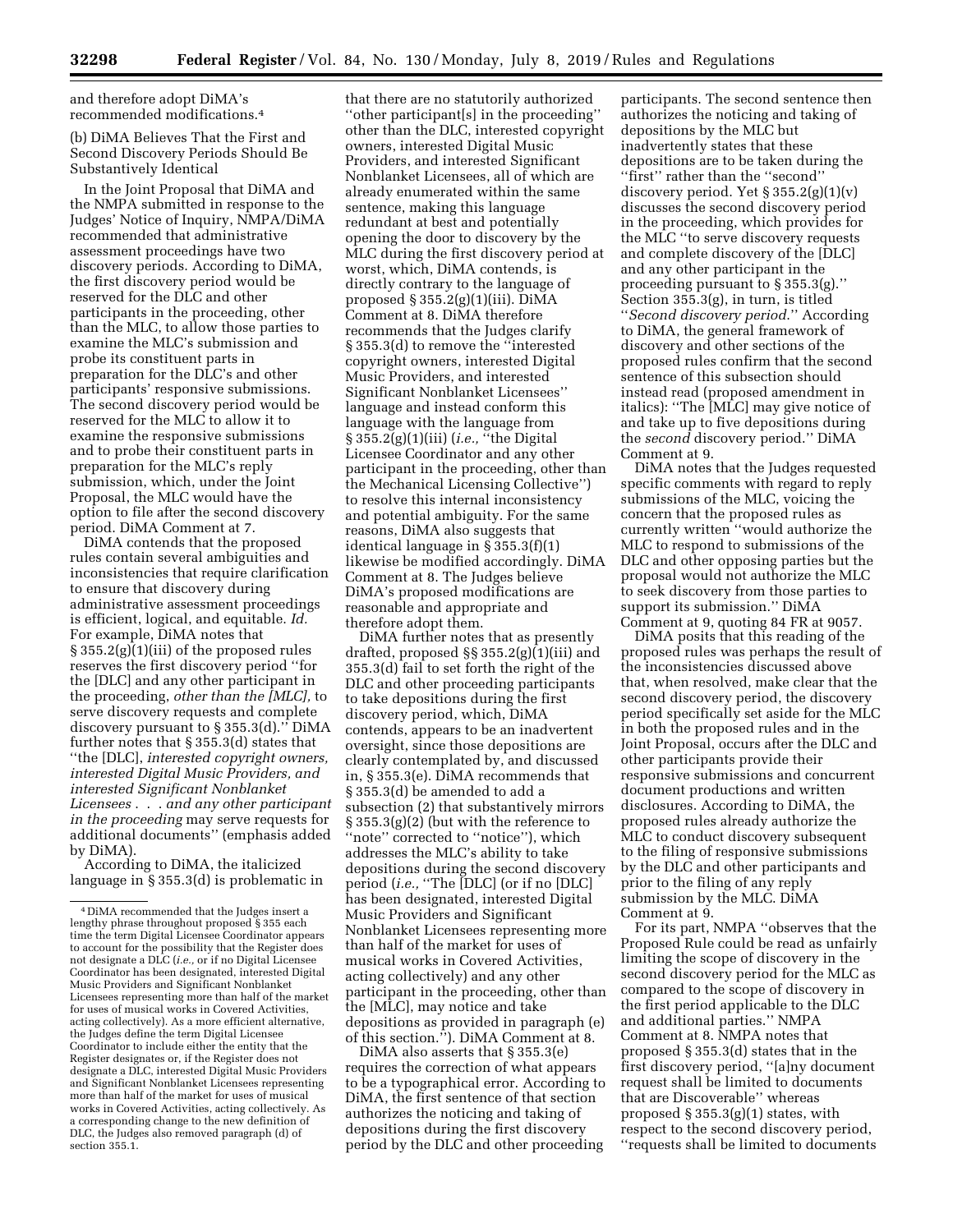that are Discoverable and relevant to consideration of whether any counterproposal fulfills the requirements of 17 U.S.C. 115(d)(7) or one or more of the elements of this part.'' NMPA Comment at 8.5 NMPA also requests that the Judges change paragraph (2) in the definition of Discoverable in proposed § 355.7 to read ''(2) Relevant to consideration of whether a proposal or response thereto fulfills the requirements in 17 U.S.C. 115(d)(7).'' According to NMPA, these requested changes should eliminate confusion concerning the MLC's ability to take discovery of the DLC and other parties regarding their respective responses to the MLC's proposal. NMPA Comment at 9.

The Judges find that DiMA's and NMPA's respective recommended modifications to the proposed rules in this area are reasonable and appropriate and therefore adopt them.

(c) DiMA Believes That Any Voluntary Agreement Must Be Agreed Upon Only by the MLC and the DLC Without Mandatory Participation or Approval of Other Participants

DiMA avers that §§ 355.4 and 355.6(d) of the proposed rules may not be consistent with the MMA because they include participants other than the MLC and the DLC in the negotiation periods and in any voluntary agreement that ultimately may result from those negotiations. According to DiMA, inclusion of such other participants is not mandated by the MMA and should be obviated by the MLC's and the DLC's roles as statutorily-designated representatives of their respective stakeholders. DiMA Comment at 10.

DiMA notes that § 355.4 of the proposed rules requires the participation of not only ''[t]he [MLC] [and] the [DLC],'' but also the participation of ''*interested copyright owners, interested Digital Music Providers, and interested Significant Nonblanket Licensees*'' (emphasis added by DiMA) in both negotiation periods within an administrative assessment proceeding, and sets the commencement of the first negotiation period for ''the day after the [Judges] give notice of all participants in the proceeding.'' DiMA notes that in explaining this provision and its timing, the Judges stated that

they ''are loathe to encourage the MLC and the DLC, or other significant participants, to engage in negotiations for up to a month (or up to half the suggested negotiating period) before the [Judges] identify and give notice of the full roster of participants.'' DiMA Comment at 10, quoting the Judges' Rule Proposal, 84 FR at 9057.

DiMA notes that § 355.6(d) of the proposed rules likewise references voluntary agreements ''negotiated and agreed to by the [MLC] and the [DLC], *interested copyright owners, interested Digital Music Providers, and interested Significant Nonblanket Licensees*'' (emphasis added by DiMA).

DiMA contends, however, that the MMA does not require or encourage such broad participation. According to DiMA, under the MMA *only* the MLC and the DLC must agree to any negotiated voluntary agreement. DiMA consequently requests that the Judges modify the proposed rules to remove ''interested copyright owners, interested Digital Music Providers, and interested Significant Nonblanket Licensees'' from proposed  $\S$  355.4 and 355.6(d).<sup>6</sup> DiMA also requests that the Judges modify the proposed rules such that the first negotiation period will begin on the date of commencement of the proceeding to determine or adjust the administrative assessment. DiMA Comment at 12.7

The Judges believe that involvement in the settlement discussions between the MLC and DLC by other participants is appropriate and permitted—though not mandated—under the statute. At the same time, the Judges agree with DiMA's interpretation of the statute that

7 DiMA notes that the Joint Proposal included the following MMA language to account for the possibility that a DLC may not be designated: ''(or if none has been designated, interested digital music providers and significant nonblanket licensees representing more than half of the market for uses of musical works in covered activities). DiMA recommends that this language be included throughout the proposed rules, as appropriate. DiMA Comment at n.2. As discussed in note 4 above, as an alternative, the Judges have defined the term Digital Licensee Coordinator to include the group of parties that DiMA suggests if the Register does not designate a DLC.

only the MLC and DLC must agree to a voluntary settlement. Nevertheless, the Judges believe that the views of other participants may be helpful, and perhaps essential, for the Judges to determine whether good cause exists to exercise their discretion to reject a settlement. The Judges, therefore, have modified section 355.4 to clarify that participants other than the MLC and DLC may participate in settlement negotiations and may comment on any resulting settlement. In keeping with the accelerated timeline for administrative assessment proceedings, the Judges have imposed tight space limitations for comments, and abbreviated deadlines for comments and any reply by the settling parties. These limitations are subject to the general rules governing requests for enlargement in sections 303.3(c) and 303.7(b). The Judges have made a conforming change to section 303.3(c) to ensure that the rule governing requests for enlargement of space applies to space limitations set in section 355.4 and other provisions of subchapter B.

(d) Issues Relating to Fact Finding in Administrative Assessment Proceedings

DiMA's set of comments also addressed six areas regarding the fact finding process: (1) Flexibility in scheduling of the proceedings and related timing; (2) concurrent expert testimony; (3) necessity of hearings; (4) admissibility of deposition transcripts; (5) witness attendance at the hearing and review of transcripts; and (6) scope of mandatory document productions. NMPA's comment also addressed some of these areas. The Judges address each area is turn.

Flexibility in Proceeding Scheduling and Related Timing

DiMA agrees that the Judges' scheduling proposal, which DiMA views as more flexible than that DiMA and the NMPA proposed in their Joint Comment on the NOI, will allow the Judges to adopt a tailored schedule for each proceeding based on the circumstances of that proceeding and still retain the structural framework of the proceeding. DiMA Comment at 12. Likewise, NMPA states that it understands the Judges' desire for flexibility and agrees that a less structured schedule can still allow the Judges to conduct proceedings in a timely and efficient manner. NMPA believes that the Judges can establish the schedule in each particular proceeding with an eye toward commencing and completing the proceeding in accordance with the

<sup>5</sup>As discussed further below, NMPA does not believe that independent counterproposals are appropriate in the context of assessment proceedings. NMPA Comment at 8. As a result, NMPA requests that the Judges remove from proposed  $\S 355.3(g)(1)$  the language "and relevant to consideration of whether any counterproposal fulfills the requirements of  $17$  U.S.C.  $115(d)(7)$  or one or more of the elements of this part.'' NMPA Comment at 8–9.

<sup>6</sup> DiMA contends that the MMA clearly contemplates the possibility of a negotiated, voluntary agreement between the MLC and the DLC (only), to which the entire industry would be bound, because, according to DiMA, the MLC and the DLC are statutorily-designated entities that by their nature represent the broad majority of their respective constituencies. DiMA avers that this aspect of the MMA contrasts with regulations governing settlements in royalty rate proceedings which, DiMA notes, explicitly state that a settlement can be reached by ''some or all of the parties,'' and that participants who are not parties to the agreement can file objections to the adoption of any such agreement. DiMA Comment at n. 3, citing 37 CFR 351.2(b)(2).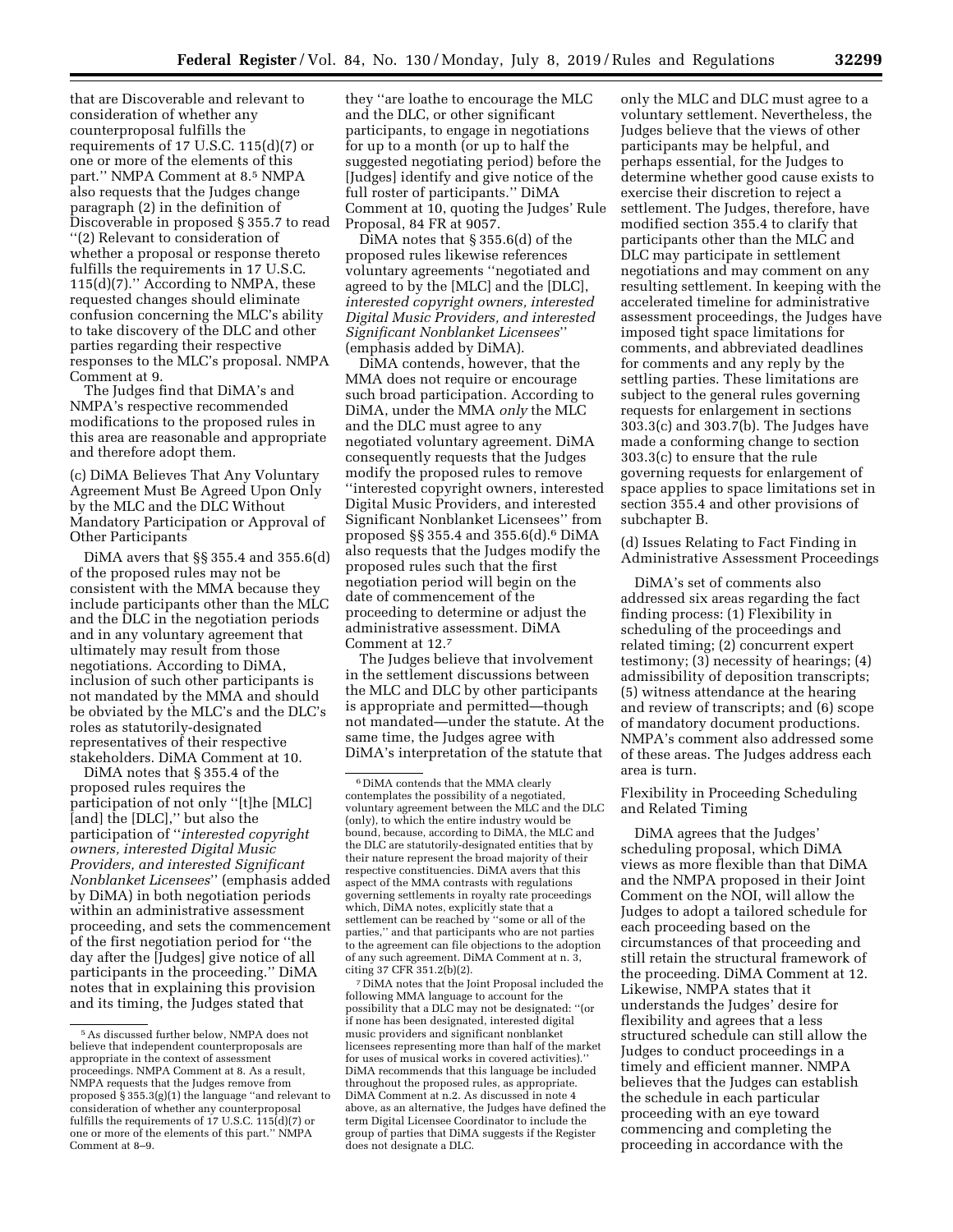overall timetable set forth in the MMA. NMPA Comment at 3.

DiMA requests, however, that the Judges allot sufficient time after the close of the first and second discovery periods for the parties to incorporate relevant facts obtained through discovery into those submissions and to resolve discovery disputes that may arise. *Id.* at 13. DiMA also requests that the Judges consider incorporating a period of 3–5 days between the due date for opening and responsive submissions and the start of the first and second discovery periods to provide proceeding participants a few days to review the submissions and document productions and disclosures before commencing discovery activities. *Id.* 

DiMA also notes that the Judges propose 60 days for the first discovery rather than the 75 days that the DiMA/ NMPA Joint Comment had proposed. *See* proposed § 355.2(g)(1)(iii). The second discovery period would also be 60 days. DiMA asserts that there is justification for a longer first discovery period because the DLC will have to coordinate and negotiate with other parties involved in the first discovery period, whereas the MLC will be the lone party directing the second discovery period and will not be hindered by competing interests regarding noticing and taking depositions and deciding the number and extent of document requests. DiMA Comment at 13–14. DiMA contends that a longer discovery period is necessary and requests that the Judges reconsider a 75-day period for the first discovery period.

After careful consideration, the Judges decline to adopt DiMA's requests to lengthen the first discovery period and delay the commencement of the discovery periods. The timing provisions in the MMA for determining the Administrative Assessment are particularly compressed. The Judges believe that 60 days is a reasonable amount of time for discovery and that a longer period would only serve to restrict further an already short time frame for determining an Administrative Assessment.

### Concurrent Expert Testimony

DiMA and NMPA each responded to the Judges' proposal regarding concurrent expert testimony. DiMA supports the Judges' inclusion of the concurrent testimony option and believes that this approach could assist the Judges in creating a more comprehensive record upon which they can base their determination and in answering questions the Judges may have. DiMA also believes that a

concurrent testimony approach could allow the Judges more latitude to address any concerns they may have with regard to the proposals then at issue. According to DiMA, engaging in concurrent expert testimony may lead to efficiencies by allowing the experts to focus on the heart of the issues that remain in dispute, to explain their differing viewpoints on those issues, and to have the ability to examine those viewpoints in real time by the experts themselves, the Judges, and counsel.

Additionally, DiMA avers that concurrent expert testimony may be particularly useful where, as here, the proceeding will be very subject-matter specific and the issues addressed at the hearing will be fairly complex, technical, and nuanced. To the extent the Judges or the parties elect to use the concurrent evidence approach in a particular proceeding, DiMA recommends that the Judges consider how best to direct and focus such testimony to ensure that the process is efficient and orderly at the hearing. DiMA also supports inclusion of concurrent expert testimony as an option for testimony at the hearing either in addition to or in lieu of ''traditional'' expert testimony, as the circumstances may dictate, while at the same time making clear that, in the absence of a specific ruling to the contrary, ''traditional'' (*i.e.* nonconcurrent) expert testimony will remain the default process and structure in administrative assessment proceedings. DiMA Comment at 13–14.

NMPA believes a concurrent evidence approach could help to narrow and clarify issues and permit immediate correction of testimony by one expert when another expert identifies mistakes in the first expert's testimony. Accordingly, NMPA does not object to the inclusion of language within proposed rule § 355.5(d) to permit a concurrent evidence procedure.

In light of uncertainties concerning the equities in particular proceedings, however, should the Judges adopt this approach, NMPA believes it would be helpful if, in any given proceeding, the Judges would solicit the views of the parties before requiring participation in a concurrent evidence procedure. NMPA Comment at 12–13.

The Judges adopt the concurrent evidence provision as proposed, but, consistent with NMPA's recommendation, will consider the views of any party regarding the implementation of a concurrent evidence approach in any particular Administrative Assessment proceeding. The Judges also confirm, consistent with DiMA's comment, that ''traditional''

expert testimony will remain the default process and structure in administrative assessment proceedings, *i.e.,* absent any ruling by the Judges establishing a concurrent form of receiving expert testimony.

### Necessity of Hearings

DiMA notes that current proposed § 355.5(a) allows the Judges to issue a determination for the administrative assessment without a hearing. DiMA Comment at 15. DiMA believes that this option is inconsistent with the MMA. In particular, DiMA references sec.  $115(d)(7)(D)(iii)(III)$ , which, DiMA contends, mandates a hearing. DiMA Comment at 15. As a result, DiMA contends that the proposed rules should be modified to clarify that a hearing is a required phase of the administrative assessment proceeding unless a voluntary agreement is reached between the MLC and the DLC. In addition to what DiMA believes is a statutory mandate, DiMA also believes that a hearing would afford the Judges the opportunity to examine whatever portions of the proposed assessment they found to be deficient or otherwise inconsistent with the MMA and to make a determination consistent with 17 U.S.C. 115(d)(7). DiMA Comment at 16.

As a practical matter, the Judges agree that, absent a settlement, a hearing will be beneficial for developing a record as a foundation for an Administrative Assessment determination. Therefore, the Judges accept DiMA's recommendation to amend proposed § 355.5(a) to remove references to the Judges' consideration of filings submitted for a determination without a hearing.

### Admissibility of Deposition Transcripts

As DiMA notes, the Judges' proposed rules allow the introduction of deposition transcripts pursuant to the rules and limitations of Federal Rule of Civil Procedure 32. 84 FR at 9058; proposed § 355.5(c). DiMA agrees with the Judges' position on this issue because, according to DiMA, submission of only the deposition testimony that is permitted under FRCP 32 will ensure that the Judges receive these materials in a way that does not require them to wade through many exploratory lines of questioning in discovery depositions and does not duplicate the live testimony of any hearing witnesses. DiMA Comment at 16. NMPA noted that ''the Joint Comments proposed that complete transcripts be admitted so relevant portions would be available as needed during the hearing without undue burden or delay. At the same time, NMPA understands the concerns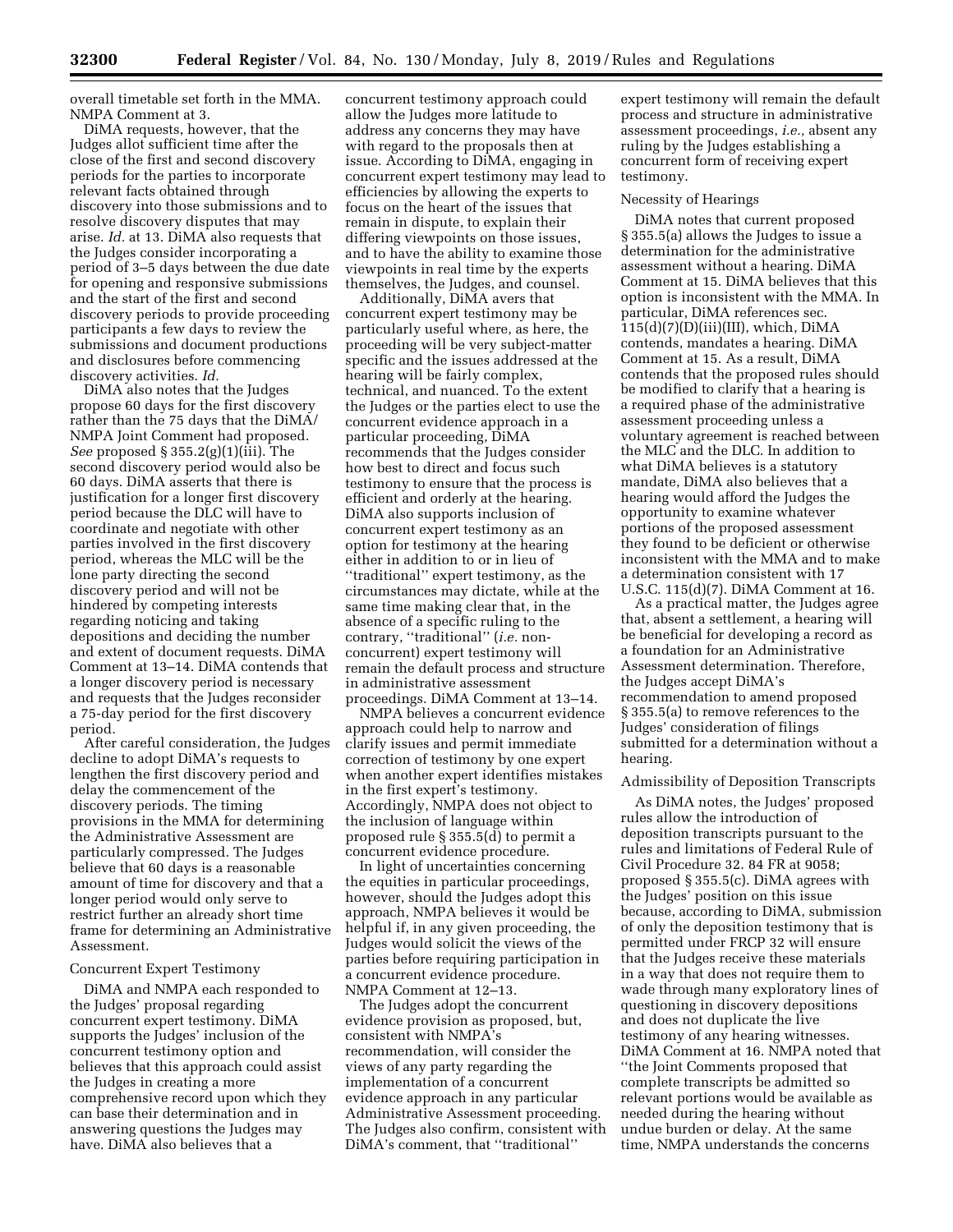articulated by the [Judges]. What is critical is that pertinent deposition testimony be available for use by the parties as necessary during a hearing.'' NMPA Comment at 13. The Judges acknowledge NMPA's desire to have pertinent deposition testimony available during a hearing and believe that the current proposal will permit such access. As a practical matter, the Judges note that during an Administrative Assessment proceeding parties may submit deposition transcripts (and other exhibits) to the Judges. Once they are marked for identification, the entire transcript or a subset of it thereafter may be offered for admission into evidence during the hearing. Such submission is consistent with the current proposal. Therefore, the Judges adopt the rules in this area as proposed.

## Witness Attendance at the Hearing and Review of Transcripts

As DiMA notes, proposed § 355.5(d) generally prohibits a witness, other than a party representative, from listening to or reviewing a transcript of another witness prior to testifying. DiMA Comment at 17. DiMA does not object to this provision with respect to fact witnesses but recommends a carve-out for expert witnesses ''as the testimony of expert witnesses is inherently different in nature and often benefits from learning additional facts from which expert opinions can be formed or adjusted.'' *Id.* DiMA believes such a carve-out is particularly useful where the Judges contemplate the possibility of concurrent expert testimony.

The Judges believe that a carve-out for expert witnesses is reasonable and appropriate and therefore adopt it.

## Scope of Mandatory Document Productions

DiMA notes that proposed § 355.3(b), which deals with the initial Administrative Assessment proceeding, is inconsistent with proposed § 355.3(c), which deals with proceedings to adjust the Administrative Assessment, in that the latter requires the MLC to produce a three-year projection of costs, collections, and contributions whereas the former does not. DiMA recommends that the Judges modify the proposed rules to add the three-year projection requirement, beginning as of the license availability date, to § 355.3(b) both for the sake of consistency between proceedings and to provide the Judges with ''robust, relevant information that will be useful in making their ultimate determination.'' DiMA Comment at 18. DiMA believes that ''mandating projections for at least three years will provide more accurate long-term cost

information and will thus more likely result in an administrative assessment that will not require as much adjustment in future years.'' *Id.* The Judges accept DiMA's request as appropriate and reasonable and adopt the modification as suggested.

DiMA also notes that the Judges have included in §§ 355.3(b)(2)(iii) and  $355.3(c)(2)(v)$  a new, specific category of documents for mandatory production by the MLC (*i.e.,* processes for requesting proposals, inviting bids, ranking and selecting the proposals and bids of potential contracting and subcontracting parties competitively (or by another method), including processes for ensuring the absence of overlapping ownership or other overlapping economic interests between the MLC or its members and any selected contracting or sub-contracting party). *Id.*  at 18–19. DiMA supports this inclusion ''as these documents are directly relevant to the core question of 'reasonable' costs and are vital to a determination that is fair, accurate, and consistent with 17 U.S.C. 115(d)(7).'' *Id.*  at 19.

NMPA, on the contrary, believes that the proposed provision seems unnecessary and potentially onerous. NMPA Comment at 10. NMPA believes that the proposed provision, which was not included in the Joint Comments of NMPA and DiMA, could be interpreted to require production of materials concerning virtually every contract of the MLC no matter how small. *Id.*  NMPA also suggests that some of the proposed language concerning ''overlapping economic interests'' could be read to suggest an expansion of the Judges' role beyond what is contemplated under the MMA. NMPA requests that the Judges modify the proposed language (*i.e.,* first clause of proposed  $\S$  355.3(b)(2)(iii) and (c)(2)(v) concerning the MLC's choice of vendors) at the very least to include a materiality threshold of ten percent of the MLC's annual budget. NMPA Comment at 10–11. As currently proposed, NMPA fears that the provisions could be read as requiring that the MLC would need to produce every contract, proposal and bid—no matter how trivial or immaterial. NMPA Comment at 10. NMPA maintains that such a requirement would be enormously burdensome and could threaten timely completion of the proceeding. NMPA Comment at 10–11.

NMPA is also concerned about the second clause of proposed  $\S 355.3(b)(2)(iii)$  and  $(c)(2)(v)$ , which is addressed to ''ensuring the absence of overlapping ownership or other overlapping economic interests . . .''.

NMPA Comment at 11. NMPA believes that this proposed language could be interpreted as suggesting that the Judges ''are somehow responsible for policing the policies and practices of the MLC with respect to conflicts of interest.'' *Id.*  NMPA believes that the policies and practices of the MLC are adequately addressed in the MMA (*e.g.,*  requirements of an annual report detailing the MLC's operations and expenditures and periodic audits to guard against ''fraud, abuse, waste, and the unreasonable use of funds''). NMPA Comment at 11 and n.9. NMPA notes that the MMA does not confer authority or responsibility to the Judges to enforce these provisions. NMPA contends that the Judges' authority under the MMA is limited to establishing the Administrative Assessment for the MLC in accordance with the criteria set forth in 17 U.S.C. 115(d)(7). NMPA Comment at 11. As a result, NMPA requests that the Judges eliminate the second clause of proposed § 355.3(b)(2)(iii) and  $(c)(2)(v).$ 

As a preliminary matter, the Judges acknowledge NMPA's concerns regarding the costs of gathering and providing information with respect to the MLC's operations, but the Judges believe that the NMPA is reading the proposal's requirement with respect to vendors too broadly. The Judges do not seek the type of granular information that NMPA's broad reading of proposed  $\S 355.3(b)(2)(iii)$  and  $(c)(2)(v)$  implies. Rather, the proposal should be read more literally as requiring the MLC to produce information about the *processes* it employs in requesting proposals, inviting bids, ranking and selecting the proposals and bids of potential contracting and subcontracting parties competitively (or by another method), and the *processes* for ensuring the absence of overlapping ownership or other overlapping economic interests between the MLC or its members and any selected contracting or sub-contracting party. In other words, when the MLC is seeking to employ a vendor, will it submit requests for proposals and choose the lowest bid? Will the MLC create a list of preferred vendors and employ one or more of them on an as-needed basis? Or will the MLC use another process for conducting its operations? The Judges believe that such information is well within the Judges' authority to carry out its obligations under the MMA to determine whether the MLC's costs are reasonable. Additionally, even if such information will be contained in the MLC's annual report, that document will not necessarily be completed and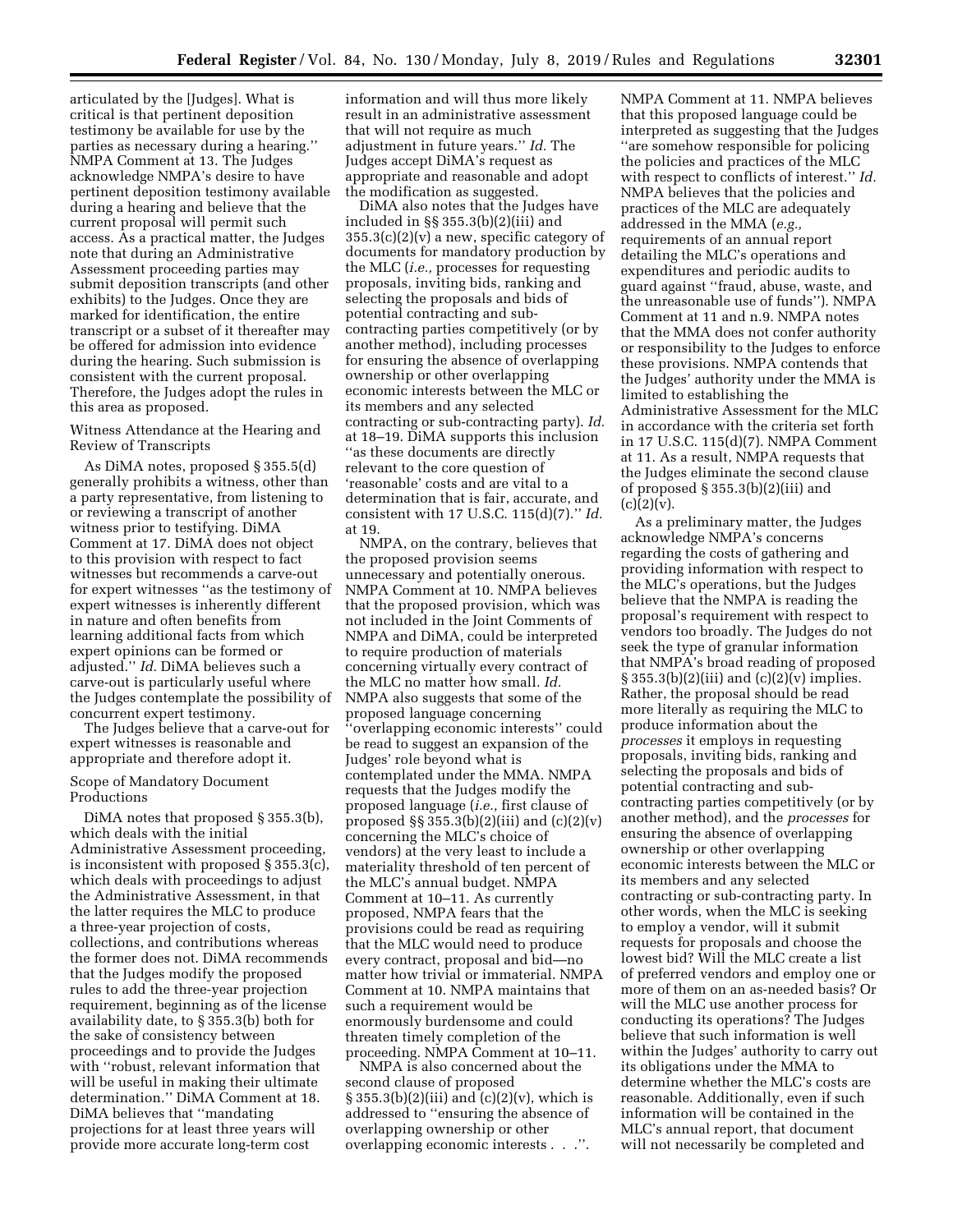available for the Judges to consider. Going forward, in future assessment adjustment proceedings, if the required information is fully set forth in the most recent annual report, the MLC could submit the relevant pages from that document and confirm they remain applicable, in an attempt to satisfy this required document production. Accordingly, the Judges decline to adopt NMPA's proposed revisions.

(e) Responses to Other Requests for Comments

DiMA correctly pointed out that the Judges erred in the numbering of the subparagraphs of the definition of Purchased Content Locker Service in § 385.2. DiMA Comment at 19–20. The Judges modify the definition to revert the numbering of this definition to the numbering in the extant definition.

DiMA also noted an inconsistency in the proposal regarding the duration of the first negotiation period (*i.e.,* 45 days in proposed § 355.2(g)(1)(i) versus 60 days in proposed § 355.4(a)). DiMA supports a 60-day period.<sup>8</sup> In its comment NMPA noted the same discrepancy, and speculated that it might relate to the Judges' belief that the negotiation period should commence after the parties to the proceeding have been determined, rather than at the commencement of the proceeding as NMPA and DiMA had recommend in their Joint Proposal. NMPA Comment at 7.

The Judges are sympathetic to DiMA's concerns that there be adequate time to negotiate and therefore expand the first negotiation period to 60 days, but the Judges note their desire that all parties have the opportunity to play a meaningful role in the negotiation process and therefore will direct the MLC and the DLC, if any, to monitor the list of parties filing petitions to participate 9 and to include all petitioners in any ongoing negotiations.

DiMA notes what it believes is an internal inconsistency in the beginning of the first discovery period set forth in proposed  $\S 355.2(g)(1)(iii)$  and the second discovery period set forth in proposed  $\S 355.2(g)(1)(v)$  and the procedure for calculating due dates generally, set forth in proposed § 303.7(a). DiMA recommends a modification to § 355.2(g)(1)(iii). DiMA Comment at 21. The Judges believe that this recommendation is reasonable and appropriate and modify proposed  $\S 355.2(g)(1)$  to enhance its clarity.

DiMA also highlights three parallel provisions in the proposed rules regarding the production of documents by the MLC concurrent with its opening submission in the initial administrative assessment proceeding (proposed § 355.3(b)(2)), in proceedings to adjust the assessment (proposed § 355.3(c)(2)) and by the DLC and other participants concurrent with their responsive submissions (proposed § 355.3(f)(2)). The first provision would require that the documents be filed with the Judges, while the second and third provision would not require such filing. DiMA believes that none of the provisions should require filing with the Judges and therefore recommends that the Judges modify proposed § 355.3(b)(2) to remove the filing requirement, which DiMA contends would help to promote efficiency in Administrative Assessment proceedings since the participants are likely to produce a broader scope of documents than the narrower subset of documents they ultimately will attach as exhibits to their submissions or use at the hearing. DiMA Comment at 21– 22. In the interests of promoting such efficiency, the Judges accept DiMA's recommendation and modify proposed § 355.3(b)(2) to mirror the related provisions that DiMA references.

DiMA also highlights two parallel provisions in proposed §§ 355.3(b)(2)(iii) and 355.3(c)(2)(v) regarding documents the MLC must provide concurrently with its opening submission in the initial Administrative Assessment proceeding and in proceedings to adjust the Administrative Assessment. DiMA opines that the language in the two sections should be identical but that it currently varies and that such variation creates ambiguity and inconsistency. DiMA believes that the applicable language in proposed  $\S 355.3(c)(2)(v)$  is clearer and should apply to proposed § 355.3(b)(2)(iii) also. DiMA Comment at 22–23. The Judges agree and accept DiMA's recommended modification.10

DiMA also highlights a phrase in proposed § 355.3(c)(2)(i) relating to the MLC's obligation to produce documents that identify and demonstrate ''costs, collections, and contributions as

required by 17 U.S.C. 115(d)(7) . . . *including Collective Total Costs*''. DiMA Comment at 23 (emphasis added by DiMA). DiMA asserts that the addition of the italicized phrase is inconsistent with an equivalent provision in proposed § 355.3(b)(2)(i) and creates an ''unnecessary ambiguity'' because it suggests that there may be other costs that are relevant to the determination of the Administrative Assessment in addition to Collective Total Costs as that term is defined by the MMA. DiMA contends that there are no such other costs. As a result, DiMA recommends that the Judges strike the italicized language from proposed § 355.3(c)(2)(i). In the interests of avoiding ambiguity, the Judges accept the recommended change.

DiMA also highlights three sections of the rule proposal that address the mandatory written disclosures that the MLC, DLC, and other proceeding participants must provide concurrently with their submissions in the Administrative Assessment proceeding (*i.e.,* proposed §§ 355.3(b)(3), 355.3(c)(3), and 355.3(f)(3)). DiMA points out that although the substance of the written disclosures is generally consistent among the three subsections, the specific language of the proposed rules differs. DiMA recommends that the language of the three sections be harmonized and believes that the language of § 355.3(b)(3) is the clearest and therefore should be the model for each of the sections. DiMA Comment at 23–24. The Judges support the goal of harmonization of comparable provisions and therefore accept DiMA's recommended modifications.

DiMA also recommended that proposed § 355.3(e) addressing deposition notices be clarified by removing an ambiguity. DiMA Comment at 24. The Judges believe the recommended modification is appropriate and reasonable and therefore accept DiMA's recommended modification.11

DiMA also recommends that proposed § 350.1 be modified to clarify that Administrative Assessment proceedings are proceedings pursuant to 17 U.S.C. 801(b). The Judges believe that DiMA's recommended modification is appropriate and reasonable and

<sup>8</sup>NMPA likewise noted the discrepancy but did not advocate for a particular duration for the negotiation period. *See* NMPA Comment at 7.

<sup>9</sup>The Copyright Royalty Board's electronic filing and case management system, eCRB, maintains a list of participants for each proceeding. That list is updated automatically each time a petition to participate is accepted for filing.

<sup>10</sup>The revised provision states: ''The Collective's processes for requesting proposals, inviting bids, ranking and selecting the proposals and bids of potential contracting and sub-contracting parties competitively (or by another method), including processes for ensuring the absence of overlapping ownership or other overlapping economic interests between the Collective or its members and any selected contracting or sub-contracting party''. Proposed § 355.3(b)(2)(iii).

<sup>11</sup>The modified sentence states: ''The initial notice of deposition under this paragraph (e) must be delivered by email or other electronic means to all participants in the proceeding, and such notice shall be sent no later than seven days prior to the scheduled deposition date, unless the deposition is scheduled to occur less than seven days after the date of the notice by agreement of the parties and the deponent.'' Proposed § 355.3(e).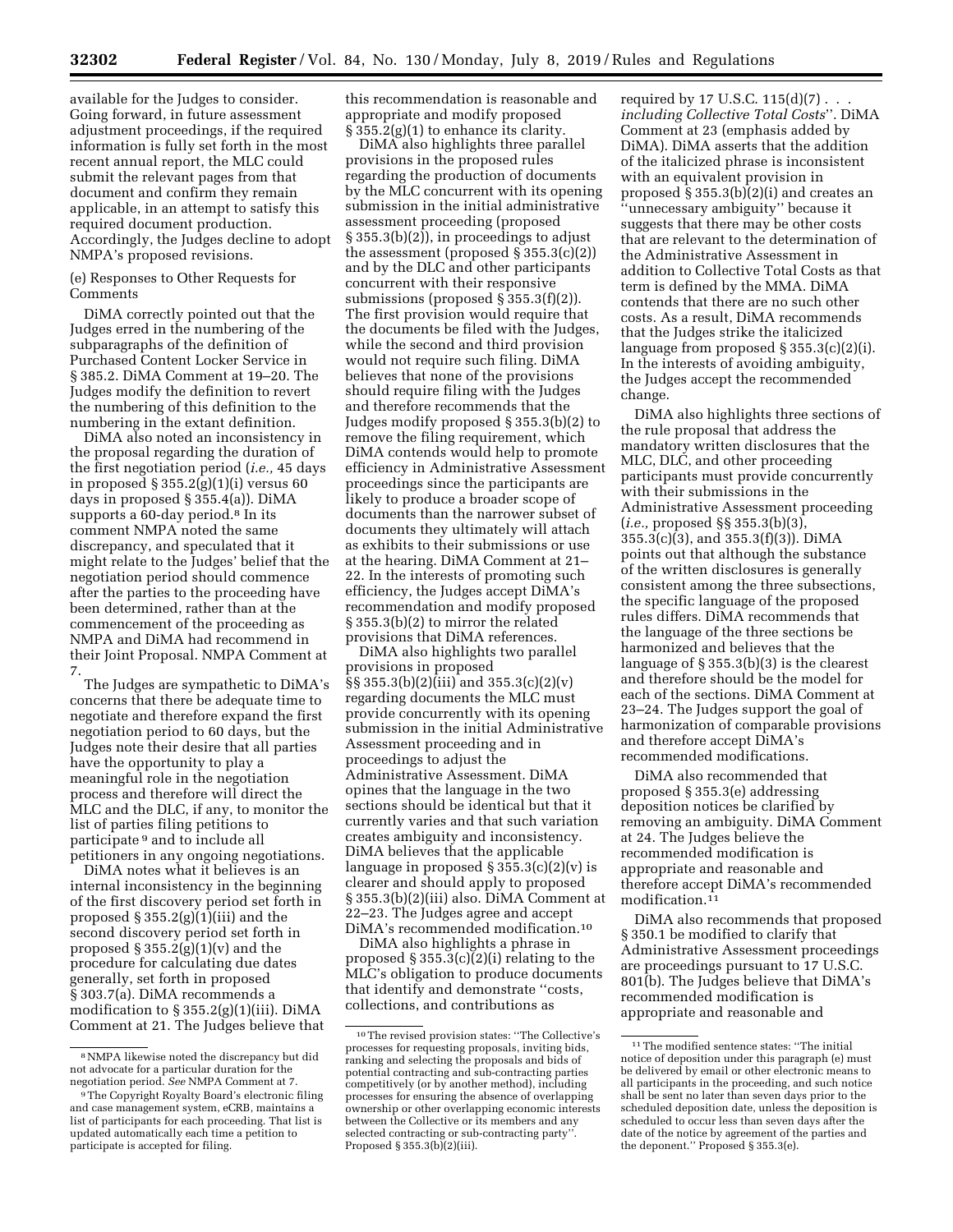therefore they accept DiMA's recommended modification.12

DiMA comments that the Judges declined in the proposal to adopt certain changes to extant § 385.21(d), which DiMA contends would mitigate the need for future updates to part 385 which DiMA believes will likely be required after the Copyright Office adopts new regulations with respect to statements of account and the content and format of usage data that will be required to be reported to the MLC after the license availability date (as defined in the MMA) (*e.g.,* while the per-play calculation is currently performed by the service providers, DiMA anticipates that that responsibility will shift to the MLC (based on data reported by the service providers) once the blanket license becomes available). DiMA Comment at 25. The Judges believe that the proposed changes to extant rule 385.21(d) are reasonable and appropriate and therefore adopt them.

DiMA also recommended certain technical updates to proposed § 303.5 and related provisions that the Judges believe are appropriate and therefore adopt them.

NMPA correctly noted that the Judges proposed, incorrectly, to omit 385.31(d) regarding ''unauthorized use.'' NMPA Comment at 17. This provision will be unchanged from the extant provision.

NMPA also cautioned the Judges that an observation that the Judges made in the notice of proposed rulemaking regarding retaining the extant assessment if the Judges found that the MLC's proposal did not fulfill the requirements of 17 U.S.C. 115(d)(7) ''would seem to be inconsistent with the responsibilities entrusted to the [Judges] by Congress in relation to the administrative assessment.'' NMPA Comment at 3. NMPA states that the Judges must establish the Administrative Assessment in an amount that meets the requirements set forth in 17 U.S.C. 115(d)(7). According to NMPA, ''[i]f the correct amount happens to be the extant assessment, then retaining that assessment would be appropriate if it fulfills the requisite statutory criteria—but if it does not fulfill such criteria, then retaining the extant amount would be erroneous.'' NMPA Comment at 4. The Judges recognize that no matter what amount they choose as the Administrative Assessment, that choice must be

12The modified sentence states: ''The procedures set forth in part 355 of this subchapter shall govern administrative assessment proceedings pursuant to 17 U.S.C. 115(d) and 801(b)(8), and the procedures set forth in parts 351 through 354 of this subchapter shall govern all other proceedings pursuant to 17 U.S.C. 801(b).'' Proposed § 350.1.

consistent with the Judges' obligations under the Copyright Act as amended by the MMA and supported by evidence in the record.

In the Notice, the Judges also asked whether the DLC should be required (rather than permitted) to submit and support a counterproposal. 84 FR at 9057. NMPA believes that such a provision ''is not only unnecessary, but would be counterproductive.'' NMPA Comment at 5. NMPA contends that the DLC should comment on and respond to the MLC's proposal rather than submit a wholly separate one. *Id.* NMPA states that under the MMA, it is the MLC and not the DLC or any other party that is charged with the responsibility of ensuring that it fulfills its statutory duties. *Id.* NMPA contends that ''any legitimate proposal has to be based on the needs and budget of the MLC *as reasonably determined by the MLC* and supported by evidence offered in the administrative assessment proceeding.'' NMPA Comment at 6, emphasis by NMPA.13

As a result, NMPA supports proposed § 355.3(f) in its current form, which, according to NMPA, reflects the approach in the Joint Comments of NMPA and DiMA by requiring the DLC and other parties to respond to the MLC's proposal rather than submit competing proposals. NMPA Comment at 6. NMPA requests, however, that the Judges modify the proposed definition of ''Discoverable'' in proposed § 355.7 ''to ensure that it permits discovery of information relevant to both a proposal *or response thereto.*'' NMPA Comment at 6, emphasis original. NMPA also asks that the Judges eliminate the restriction in proposed § 355.3(g) that limits the scope of discovery taken by the MLC to discovery regarding counterproposals. NMPA states the ''[i]n order to reply to concerns raised by the DLC or others, the MLC must be permitted to take discovery on their *responsive submissions,* regardless of the precise nature or characterization of those responses.'' NMPA Comment at 6, emphasis original.

The Judges believe NMPA's proposed modifications are reasonable and appropriate and therefore adopt them. However, although the NMPA correctly notes that it is the MLC that has a

*responsibility* under the MMA to identify its ''needs and budget,'' the DLC and the users of the musical works have a *commensurate* obligation under the MMA to bear the costs associated with operating the MLC. Nothing in the rules adopted herein prohibits the DLC (or any other participant that would bear any or all of the costs assessed) from proposing in its (or their) submissions, *on an itemized basis corresponding with the items in the MLC's proposal,* a rejection of, or substitution for, one *or more* of the provisions in the MLC proposal.

NMPA also suggests that the Judges add the word ''relevant'' to the current definitions of ''end user'' and ''stream'' in § 385.2 to avoid confusion regarding the usage of those terms in the regulation versus how those terms are used in the MMA, which, according to NMPA are used differently and in a less specific manner in the MMA than they are in part 385. NMPA Comment at 15– 16.14 The Judges believe that the current proposed regulations are sufficiently clear and therefore decline to adopt NMPA's suggested modifications to the definitions of end user and stream.

### 2. SoundExchange's Comment 15

SoundExchange generally supports the proposed rules as they relate to pre-1972 recordings under secs. 112 and 114 of the Copyright Act and believes that the Judges should adopt these provisions substantially as proposed. SoundExchange Comment at 2.16 Most of SoundExchange's comment addressed the definition of copyright owner and the SDARS Pre-1972 royalty deduction, which are discussed in turn below.17

### (a) Definition of Copyright Owner

With respect to the definition of copyright owner in the proposed rules,

15SoundExchange did not address aspects of the proposed rules relating to the sec. 115 compulsory license. SoundExchange Comment at n.1.

16SoundExchange also encourages the Judges to approve its pending proposal, unrelated to the current rulemaking, to grant SoundExchange the authority to use proxy data to distribute statutory royalties in cases in which a licensee never provides a usable report of use. SoundExchange Comment at n.2.

17SoundExchange also recommended two technical changes to the proposed rules, both of which the Judges adopt as recommended.

<sup>13</sup>The NMPA asserts that the Administrative Assessment proceeding is fundamentally different from a royalty rate proceeding, in which the Judges typically consider competing proposals to determine the rate that best reflects the probable outcome of market-based negotiations. NMPA states that the Administrative Assessment is not meant to emulate market negotiations or choose between competing rates but is instead meant to capture the actual costs of operating the MLC. NMPA Comment at n.5.

<sup>14</sup>NMPA also notes that the Judges declined to add a sentence to the definition of ''eligible interactive stream'' that states: ''An Eligible Interactive Stream is a digital phonorecord delivery.'' NMPA Comment at 16. NMPA defers to the Judges' conclusion that such an addition is not necessary or helpful but notes that ''NMPA and DiMA understand 'Eligible Interactive Streams' to be digital phonorecord deliveries as per the MMA definition, and therefore subject to licensing under section 115.'' *Id.*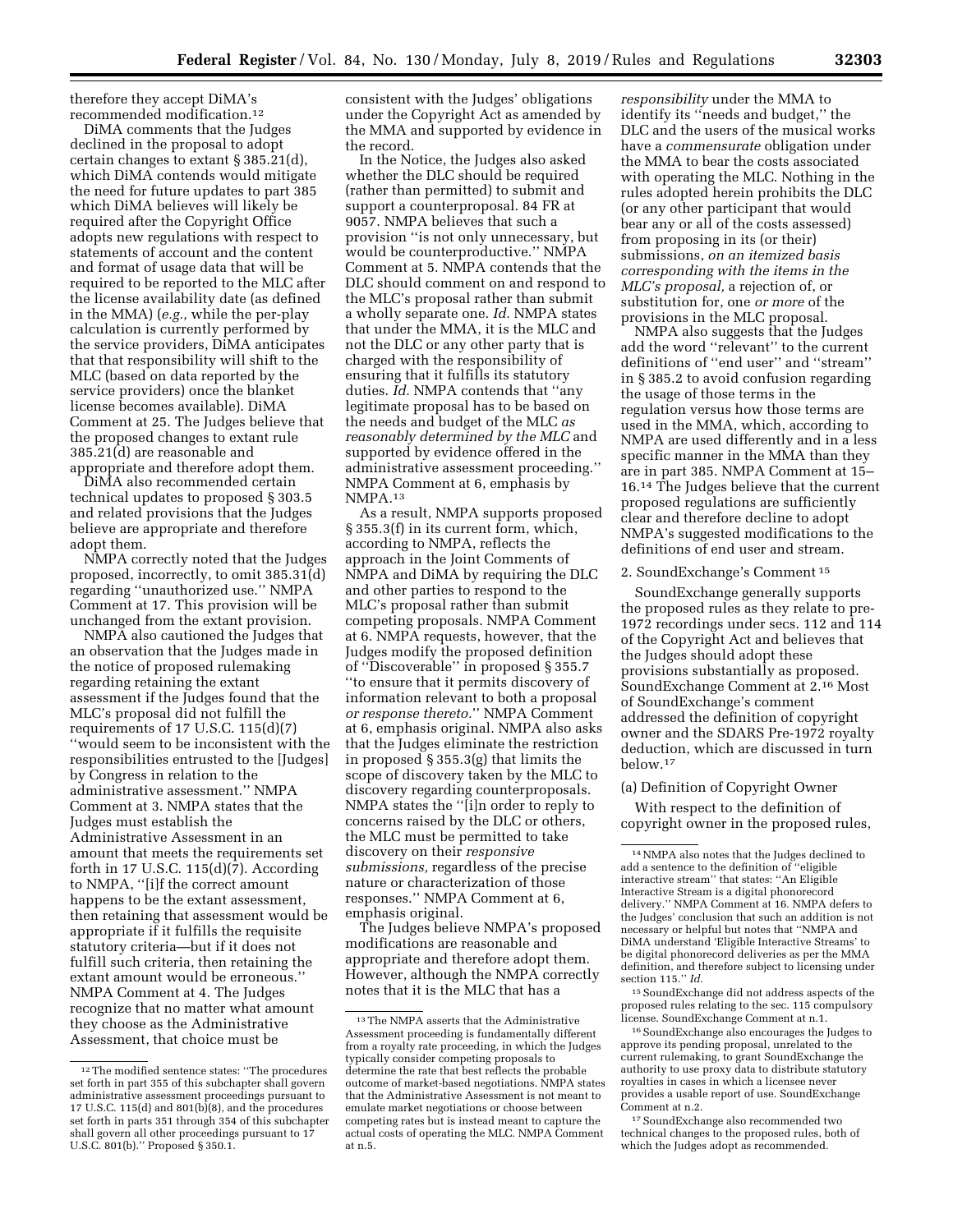SoundExchange addresses a concern that the Judges raised about potential unintended consequences that could occur by including ''rights owner'' as defined in sec. 1401(l)(2) of the Copyright Act in the definition of ''copyright owners.'' SoundExchange states that sec. 1401 is ''quite clear about what rights do, and do not, come with being a rights owner under sec. 1401(l)(2).'' Moreover, SoundExchange ''does not believe that anyone could reasonably see the references to both copyright owners and rights owners within [the proposed definitions] and infer that those two concepts are redundant and mean the same thing for all purposes under the Copyright Act.'' SoundExchange Comment at 4. Nevertheless, SoundExchange suggests a proposed modification to the definition of Copyright Owners in § 370.1 to distinguish between copyright owners under 17 U.S.C. 101 and rights owners under 17 U.S.C. 1401(l)(2). $18$  The Judges believe the modification SoundExchange suggests addresses the concern of unintended consequences or confusion over the use of the term copyright owners to refer to copyright owners and rights owners. Therefore the Judges adopt the suggested modification.

### (b) SDARS Pre-1972 Deduction

SoundExchange also addressed the proposed amendments to part 382, subpart C, concerning adjustment of statutory royalty payment for SDARS to reflect use of sound recordings fixed before February 15, 1972, which SoundExchange contended in its comment to the NOI ''have become inoperative by their terms.'' 84 FR at 9060, quoting SoundExchange Comment on Notice of Inquiry at 6. Although the Judges proposed the amendments as SoundExchange had recommended, the Judges requested comment on the effect, if any, the proposed modifications would have on computation of royalties when an SDARS plays pre-1972 sound recordings that have fallen into the public domain. 84 FR at 9060. SoundExchange acknowledges that beginning in 2022, there will be sound recordings in the public domain. Nevertheless, SoundExchange believes that because these sound recordings will be roughly a century or more old when that occurs that the possibility of Sirius XM using public domain recordings

seems more theoretical than real. SoundExchange Comment at 6. SoundExchange tried to identify such recordings used by Sirius XM in a recent month and found that of the million sound recording plays during the month, only a ''handful of plays'' seemed potentially to involve recordings originally released before 1923. *Id.* at 8. By contrast, the extant pre-1972 deduction addressed 10–15% of Sirius XM's actual usage when the Judges adopted it in 2013. SoundExchange Comment at 9, citing *SDARS II,* 78 FR 23054, 23071 (Apr. 17, 2013). SoundExchange notes that the pre-1972 deduction is inoperative today and will have no material effect during the current rate period. SoundExchange Comment at 9. Moreover, SoundExchange is concerned that Sirius XM could misapply any permissible deduction and that the extant regulations could be misread as allowing a royalty deduction for recordings ''fixed before February 15, 1972'' when no such deduction is available through 2021, and in 2022 and 2023 a deduction would only apply to original recordings published before 1923. *Id.* 

The Judges believe that SoundExchange has adequately addressed concerns over an SDARS use of recordings that will enter the public domain and therefore adopt the regulations related to pre-1972 sound recordings as proposed.

### (c) Proposed Technical Corrections

SoundExchange also recommended two technical corrections, both of which the Judges find reasonable and appropriate and adopt. In particular, SoundExchange correctly noted that the authority citation for part 370 should reference sec.  $114(f)(3)(A)$  rather than  $114(f)(4)(A)$  to reflect the renumbering of the paragraphs of sec. 114(f) in the MMA. SoundExchange also noted that the definition of ''Copyright Owner'' in § 383.2(b) should refer to a copyright owner *or* (as opposed to *and* in the current proposal) a rights owner under sec. 1401(l)(2). SoundExchange Comment at 10.

### **List of Subjects**

## *37 CFR Part 303*

Administrative practice and procedure, Copyright, Lawyers.

## *37 CFR Part 350*

Administrative practice and procedure, Copyright.

### *37 CFR Part 355*

Administrative assessment, Administrative practice and procedure, Copyright.

### *37 CFR Parts 370 and 380*

Copyright, Sound recordings.

### *37 CFR Parts 382 and 383*

Copyright, Digital audio transmissions, Performance right, Sound recordings.

## *37 CFR Part 384*

Copyright, Digital audio transmissions, Ephemeral recordings, Performance right, Sound recordings.

### *37 CFR Part 385*

Copyright, Phonorecords, Recordings. For the reasons stated in the preamble, the Copyright Royalty Judges amend 37 CFR chapter III as set forth below:

## **SUBCHAPTER A—GENERAL PROVISIONS**

■ 1. Add part 303 to read as follows:

## **PART 303—GENERAL ADMINISTRATIVE PROVISIONS**

## Sec.

- 303.1 [Reserved]
- 303.2 Representation.
- 303.3 Documents: Format and length.
- 303.4 Content of motion and responsive pleadings.
- 303.5 Electronic filing system (eCRB).
- 303.6 Filing and delivery.
- 303.7 Time.
- 303.8 Construction and waiver.
	- **Authority:** 17 U.S.C. 803.

### **§ 303.1 [Reserved]**

### **§ 303.2 Representation.**

Individual parties in proceedings before the Judges may represent themselves or be represented by an attorney. All other parties must be represented by an attorney. Cf. Rule 49(c)(11) of the Rules of the District of Columbia Court of Appeals. The appearance of an attorney on behalf of any party constitutes a representation that the attorney is a member of the bar, in one or more states, in good standing.

## **§ 303.3 Documents: Format and length.**

(a) *Format*—(1) *Caption and description.* Parties filing pleadings and documents in a proceeding before the Copyright Royalty Judges must include on the first page of each filing a caption that identifies the proceeding by proceeding type and docket number, and a heading under the caption describing the nature of the document. In addition, to the extent technologically feasible using software available to the general public, Parties

<sup>18</sup>As an alternative that SoundExchange sees as less satisfactory, SoundExchange suggests that the Judges could adopt a new term that is neither copyright owner nor rights owner to refer to a group that includes both. The Judges agree that such an alternative would be less satisfaction than the first alternative that SoundExchange proposes.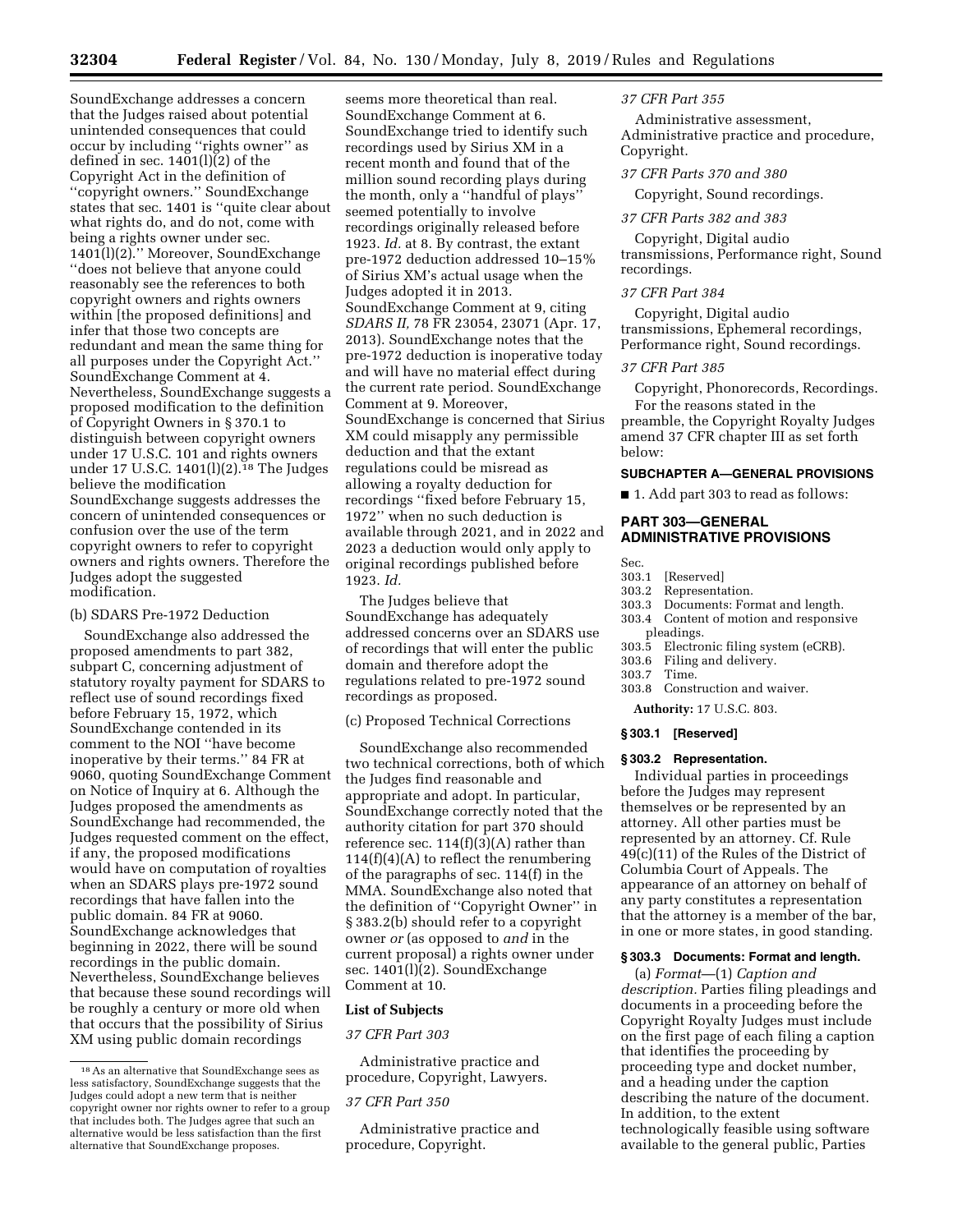must include a footer on each page after the page bearing the caption that includes the name and posture of the filing party, *e.g.,* [Party's] Motion, [Party's] Response in Opposition, etc.

(2) *Page layout.* Parties must submit documents that are typed (double spaced) using a serif typeface (*e.g.,*  Times New Roman) no smaller than 12 points for text or 10 points for footnotes and formatted for 8  $\frac{1}{2}$ " by 11" pages with no less than 1 inch margins. Parties must assure that, to the extent technologically feasible using software available to the general public, any exhibit or attachment to documents reflects the docket number of the proceeding in which it is filed and that all pages are numbered appropriately. Any party submitting a document to the Copyright Royalty Board in paper format must submit it unfolded and produced on opaque 8 1⁄2 by 11 inch white paper using clear black text, and color to the extent the document uses color to convey information or enhance readability.

(3) *Binding or securing.* Parties submitting any paper document to the Copyright Royalty Board must bind or secure the document in a manner that will prevent pages from becoming separated from the document. For example, acceptable forms of binding or securing include: Ring binders; spiral binding; comb binding; and for documents of fifty pages or fewer, a binder clip or single staple in the top left corner of the document. Rubber bands and paper clips are not acceptable means of securing a document.

(b) *Additional format requirements for electronic documents*—(1) *In general.*  Parties filing documents electronically through eCRB must follow the requirements of paragraphs (a)(1) and (2) of this section and the additional requirements in paragraphs (b)(2) through (10) of this section.

(2) *Pleadings; file type.* Parties must file all pleadings, such as motions, responses, replies, briefs, notices, declarations of counsel, and memoranda, in Portable Document Format (PDF).

(3) *Proposed orders; file type.* Parties filing a proposed order as required by § 303.4 must prepare the proposed order as a separate Word document and submit it together with the main pleading.

(4) *Exhibits and attachments; file types.* Parties must convert electronically (not scan) to PDF format all exhibits or attachments that are in electronic form, with the exception of proposed orders and any exhibits or attachments in electronic form that cannot be converted into a usable PDF

file (such as audio and video files, files that contain text or images that would not be sufficiently legible after conversion, or spreadsheets that contain too many columns to be displayed legibly on an  $8\frac{1}{2}$ " x  $11$ " page). Participants must provide electronic copies in their native electronic format of any exhibits or attachments that cannot be converted into a usable PDF file. In addition, participants may provide copies of other electronic files in their native format, in addition to PDF versions of those files, if doing so is likely to assist the Judges in perceiving the content of those files.

(5) *No scanned pleadings.* Parties must convert every filed document directly to PDF format (using ''print to pdf'' or ''save to pdf''), rather than submitting a scanned PDF image. The Copyright Royalty Board will NOT accept scanned documents, except in the case of specific exhibits or attachments that are available to the filing party only in paper form.

(6) *Scanned exhibits.* Parties must scan exhibits or other documents that are only available in paper form at no less than 300 dpi. All exhibits must be searchable. Parties must scan in color any exhibit that uses color to convey information or enhance readability.

(7) *Bookmarks.* Parties must include in all electronic documents appropriate electronic bookmarks to designate the tabs and/or tables of contents that would appear in a paper version of the same document.

(8) *Page rotation.* Parties must ensure that all pages in electronic documents are right side up, regardless of whether they are formatted for portrait or landscape printing.

(9) *Signature.* The signature line of an electronic pleading must contain ''/s/'' followed by the signer's typed name. The name on the signature line must match the name of the user logged into eCRB to file the document.

(10) *File size.* The eCRB system will not accept PDF or Word files that exceed 128 MB, or files in any other format that exceed 500 MB. Parties may divide excessively large files into multiple parts if necessary to conform to this limitation.

(c) *Length of submissions.* Whether filing in paper or electronically, parties must adhere to the following space limitations or such other space limitations as set forth in subchapter B or as the Copyright Royalty Judges may direct by order. Any party seeking an enlargement of the applicable page limit must make the request by a motion to the Copyright Royalty Judges filed no fewer than three days prior to the applicable filing deadline. Any order

granting an enlargement of the page limit for a motion or response shall be deemed to grant the same enlargement of the page limit for a response or reply, respectively.

(1) *Motions.* Motions must not exceed 20 pages and must not exceed 5000 words (exclusive of cover pages, tables of contents, tables of authorities, signature blocks, exhibits, and proof of delivery).

(2) *Responses.* Responses in support of or opposition to motions must not exceed 20 pages and must not exceed 5000 words (exclusive of cover pages, tables of contents, tables of authorities, signature blocks, exhibits, and proof of delivery).

(3) *Replies.* Replies in support of motions must not exceed 10 pages and must not exceed 2500 words (exclusive of cover pages, tables of contents, tables of authorities, signature blocks, exhibits, and proof of delivery).

### **§ 303.4 Content of motion and responsive pleadings.**

A motion, responsive pleading, or reply must, at a minimum, state concisely the specific relief the party seeks from the Copyright Royalty Judges, and the legal, factual, and evidentiary basis for granting that relief (or denying the relief sought by the moving party). A motion, or a responsive pleading that seeks alternative relief, must be accompanied by a proposed order.

## **§ 303.5 Electronic filing system (eCRB).**

(a) *Documents to be filed by electronic means.* Except as otherwise provided in this chapter, all attorneys must file documents with the Copyright Royalty Board through eCRB. Pro se parties may file documents with the Copyright Royalty Board through eCRB, subject to § 303.4(c)(2).

(b) *Official record.* The electronic version of a document filed through and stored in eCRB will be the official record of the Copyright Royalty Board.

(c) *Obtaining an electronic filing password*—(1) *Attorneys.* An attorney must obtain an eCRB password from the Copyright Royalty Board in order to file documents or to receive copies of orders and determinations of the Copyright Royalty Judges. The Copyright Royalty Board will issue an eCRB password after the attorney applicant completes the application form available on the CRB website.

(2) *Pro se parties.* A party not represented by an attorney (a pro se party) may obtain an eCRB password from the Copyright Royalty Board with permission from the Copyright Royalty Judges, in their discretion. Once the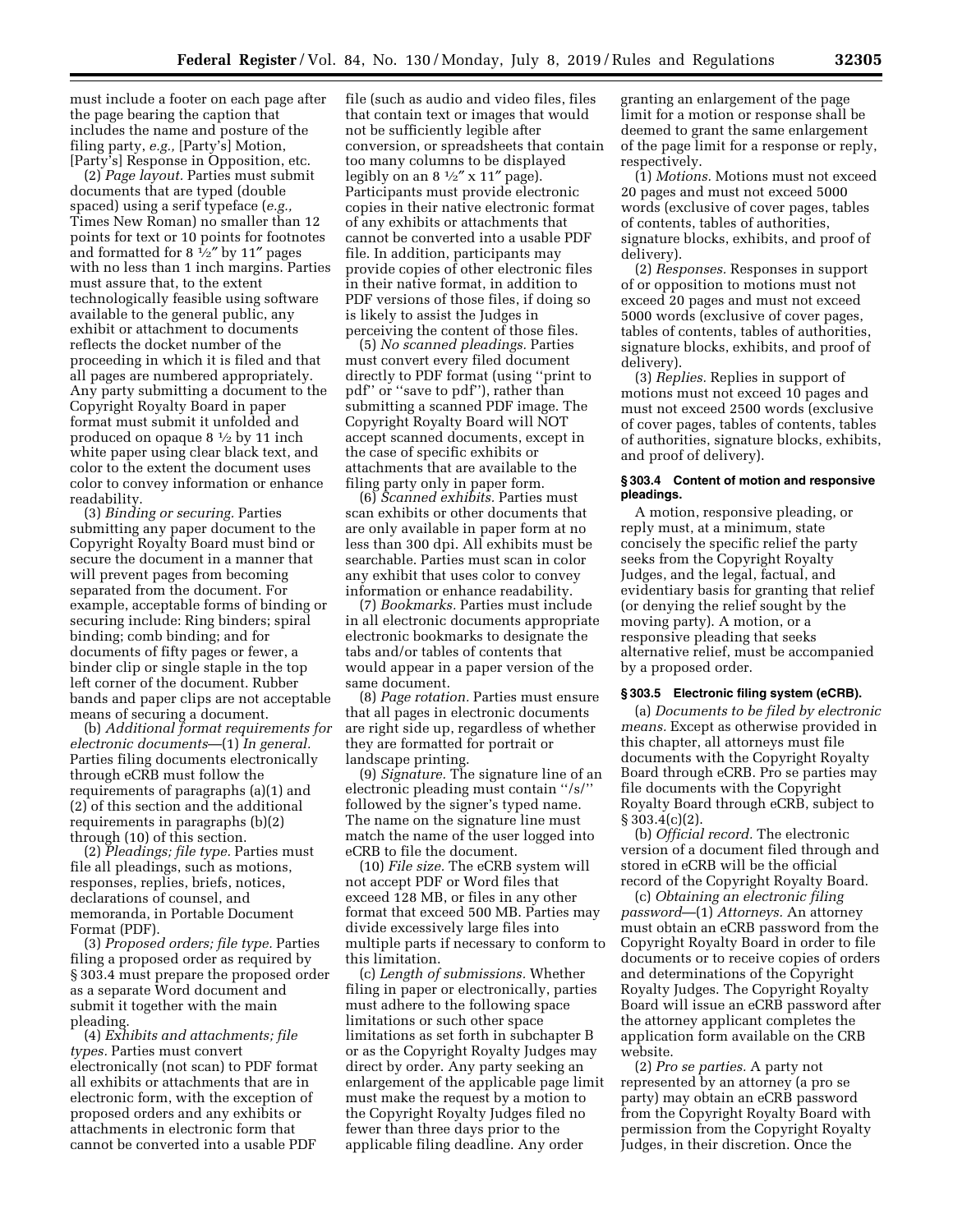Copyright Royalty Board has issued an eCRB password to a pro se party, that party must make all subsequent filings by electronic means through eCRB.

(3) *Claimants.* Any person desiring to file a claim with the Copyright Royalty Board for copyright royalties may obtain an eCRB password for the limited purpose of filing claims by completing the application form available on the CRB website.

(d) *Use of an eCRB password.* An eCRB password may be used only by the person to whom it is assigned, or, in the case of an attorney, by that attorney or an authorized employee or agent of that attorney's law office or organization. The person to whom an eCRB password is assigned is responsible for any document filed using that password.

(e) *Signature.* The use of an eCRB password to login and submit documents creates an electronic record. The password operates and serves as the signature of the person to whom the password is assigned for all purposes under this chapter III.

(f) *Originals of sworn documents.* The electronic filing of a document that contains a sworn declaration, verification, certificate, statement, oath, or affidavit certifies that the original signed document is in the possession of the attorney or pro se party responsible for the filing and that it is available for review upon request by a party or by the Copyright Royalty Judges. The filer must file through eCRB a scanned copy of the signature page of the sworn document together with the document itself.

(g) *Consent to delivery by electronic means.* An attorney or pro se party who obtains an eCRB password consents to electronic delivery of all documents, subsequent to the petition to participate, that are filed by electronic means through eCRB. Counsel and pro se parties are responsible for monitoring their email accounts and, upon receipt of notice of an electronic filing, for retrieving the noticed filing. Parties and their counsel bear the responsibility to keep the contact information in their eCRB profiles current.

(h) *Accuracy of docket entry.* A person filing a document by electronic means is responsible for ensuring the accuracy of the official docket entry generated by the eCRB system, including proper identification of the proceeding, the filing party, and the description of the document. The Copyright Royalty Board will maintain on its website (*[www.loc.gov/crb](http://www.loc.gov/crb)*) appropriate guidance regarding naming protocols for eCRB filers.

(i) *Documents subject to a protective order.* A person filing a document by electronic means must ensure, at the

time of filing, that any documents subject to a protective order are identified to the eCRB system as "restricted" documents. This requirement is in addition to any requirements detailed in the applicable protective order. Failure to identify documents as ''restricted'' to the eCRB system may result in inadvertent publication of sensitive, protected material.

(j) *Exceptions to requirement of electronic filing*—(1) *Certain exhibits or attachments.* Parties may file in paper form any exhibits or attachments that are not in a format that readily permits electronic filing, such as oversized documents; or are illegible when scanned into electronic format. Parties filing paper documents or things pursuant to this paragraph must deliver legible or usable copies of the documents or things in accordance with § 303.6(a)(2) and must file electronically a notice of filing that includes a certificate of delivery.

(2) *Pro se parties.* A pro se party may file documents in paper form and must deliver and accept delivery of documents in paper form, unless the pro se party has obtained an eCRB password.

(k) *Privacy requirements.* (1) Unless otherwise instructed by the Copyright Royalty Judges, parties must exclude or redact from all electronically filed documents, whether designated ''restricted'' or not:

(i) *Social Security numbers.* If an individual's Social Security number must be included in a filed document for evidentiary reasons, the filer must use only the last four digits of that number.

(ii) *Names of minor children.* If a minor child must be mentioned in a document for evidentiary reasons, the filer must use only the initials of that child.

(iii) *Dates of birth.* If an individual's date of birth must be included in a pleading for evidentiary reasons, the filer must use only the year of birth.

(iv) *Financial account numbers.* If a financial account number must be included in a pleading for evidentiary reasons, the filer must use only the last four digits of the account identifier.

(2) Protection of personally identifiable information. If any information identified in paragraph (k)(1) of this section must be included in a filed document, the filing party must treat it as confidential information subject to the applicable protective order. In addition, parties may treat as confidential, and subject to the applicable protective order, other

personal information that is not material to the proceeding.

(l) *Incorrectly filed documents.* (1) The Copyright Royalty Board may direct an eCRB filer to re-file a document that has been incorrectly filed, or to correct an erroneous or inaccurate docket entry.

(2) If an attorney or a pro se party who has been issued an eCRB password inadvertently presents a document for filing in paper form, the Copyright Royalty Board may direct the attorney or pro se party to file the document electronically. The document will be deemed filed on the date it was first presented for filing if, no later than the next business day after being so directed by the Copyright Royalty Board, the attorney or pro se participant files the document electronically. If the party fails to make the electronic filing on the next business day, the document will be deemed filed on the date of the electronic filing.

(m) *Technical difficulties.* (1) A filer encountering technical problems with an eCRB filing must immediately notify the Copyright Royalty Board of the problem either by email or by telephone, followed promptly by written confirmation.

(2) If a filer is unable due to technical problems to make a filing with eCRB by an applicable deadline, and makes the notification required by paragraph (m)(1) of this section, the filer shall use electronic mail to make the filing with the CRB and deliver the filing to the other parties to the proceeding. The filing shall be considered to have been made at the time it was filed by electronic mail. The Judges may direct the filer to refile the document through eCRB when the technical problem has been resolved, but the document shall retain its original filing date.

(3) The inability to complete an electronic filing because of technical problems arising in the eCRB system may constitute ''good cause'' (as used in § 303.6(b)(4)) for an order enlarging time or excusable neglect for the failure to act within the specified time, provided the filer complies with paragraph (m)(1) of this section. This section does not provide authority to extend statutory time limits.

## **§ 303.6 Filing and delivery.**

(a) *Filing of pleadings*—(1) *Electronic filing through eCRB.* Except as described in § 303.5(l)(2), any document filed by electronic means through eCRB in accordance with § 303.5 constitutes filing for all purposes under this chapter, effective as of the date and time the document is received and timestamped by eCRB.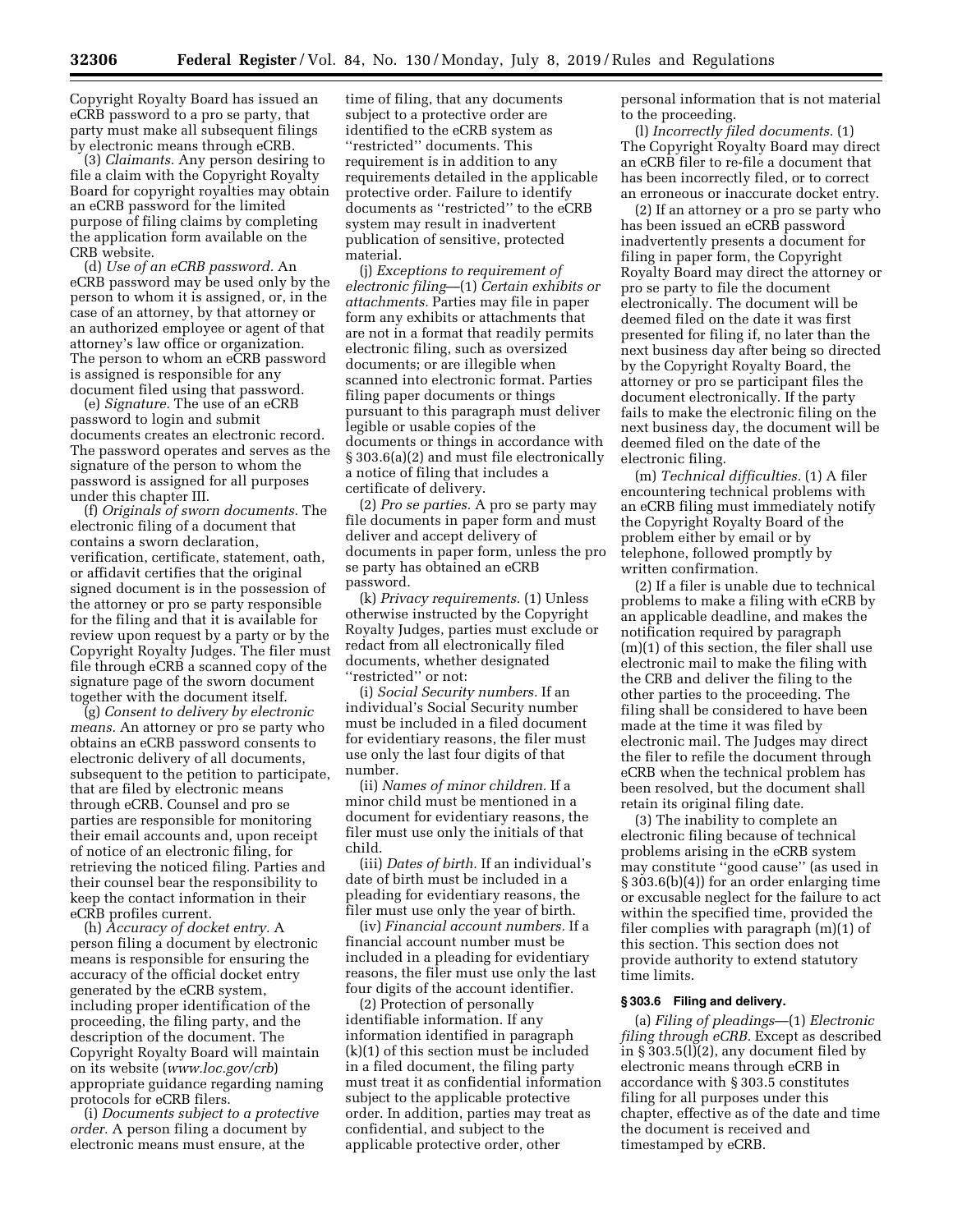(2) *All other filings.* For all filings not submitted by electronic means through eCRB, the submitting party must deliver an original, five paper copies, and one electronic copy in Portable Document Format (PDF) on an optical data storage medium such as a CD or DVD, a flash memory device, or an external hard disk drive to the Copyright Royalty Board in accordance with the provisions described in § 301.2 of this chapter. In no case will the Copyright Royalty Board accept any document by facsimile transmission or electronic mail, except with prior express authorization of the Copyright Royalty Judges.

(b) *Exhibits.* Filers must include all exhibits with the pleadings they support. In the case of exhibits not submitted by electronic means through eCRB, whose bulk or whose cost of reproduction would unnecessarily encumber the record or burden the party, the Copyright Royalty Judges will consider a motion, made in advance of the filing, to reduce the number of required copies. *See* § 303.5(j).

(c) *English language translations.*  Filers must accompany each submission that is in a language other than English with an English-language translation, duly verified under oath to be a true translation. Any other party to the proceeding may, in response, submit its own English-language translation, similarly verified, so long as the responding party's translation proves a substantive, relevant difference in the document.

(d) *Affidavits.* The testimony of each witness must be accompanied by an affidavit or a declaration made pursuant to 28 U.S.C. 1746 supporting the testimony. *See* § 303.5(f).

(e) *Subscription*—(1) *Parties represented by counsel.* Subject to § 303.5(e), all documents filed electronically by counsel must be signed by at least one attorney of record and must list the attorney's full name, mailing address, email address (if any), telephone number, and a state bar identification number. *See* § 303.5(e). Submissions signed by an attorney for a party need not be verified or accompanied by an affidavit. The signature of an attorney constitutes certification that the contents of the document are true and correct, to the best of the signer's knowledge, information, and belief, formed after an inquiry reasonable under the circumstances and:

(i) The document is not being presented for any improper purpose, such as to harass or to cause unnecessary delay or needless increase in the cost of litigation;

(ii) The claims, defenses, and other legal contentions therein are warranted by existing law or by a nonfrivolous argument for the extension, modification, or reversal of existing law or the establishment of new law;

(iii) The allegations and other factual contentions have evidentiary support or, if specifically so identified, are likely to have evidentiary support after a reasonable opportunity for further investigation or discovery; and

(iv) The denials of factual contentions are warranted by the evidence or, if specifically so identified, are reasonably based on a lack of information or belief.

(2) *Parties representing themselves.*  The original of all paper documents filed by a party not represented by counsel must be signed by that party and list that party's full name, mailing address, email address (if any), and telephone number. The party's signature will constitute the party's certification that, to the best of his or her knowledge and belief, there is good ground to support the document, and that it has not been interposed for purposes of delay.

(f) *Responses and replies.* Responses in support of or opposition to motions must be filed within ten days of the filing of the motion. Replies to responses must be filed within five days of the filing of the response.

(g) *Participant list.* The Copyright Royalty Judges will compile and distribute to those parties who have filed a valid petition to participate the official participant list for each proceeding, including each participant's mailing address, email address, and whether the participant is using the eCRB system for filing and receipt of documents in the proceeding. For all paper filings, a party must deliver a copy of the document to counsel for all other parties identified in the participant list, or, if the party is unrepresented by counsel, to the party itself. Parties must notify the Copyright Royalty Judges and all parties of any change in the name or address at which they will accept delivery and must update their eCRB profiles accordingly.

(h) *Delivery method and proof of delivery*—(1) *Electronic filings through eCRB.* Electronic filing of any document through eCRB operates to effect delivery of the document to counsel or pro se participants who have obtained eCRB passwords, and the automatic notice of filing sent by eCRB to the filer constitutes proof of delivery. Counsel or parties who have not yet obtained eCRB passwords must deliver and receive delivery as provided in paragraph (h)(2) of this section. Parties making electronic filings are responsible for assuring

delivery of all filed documents to parties that do not use the eCRB system.

(2) *Other filings.* During the course of a proceeding, each party must deliver all documents that they have filed other than through eCRB to the other parties or their counsel by means no slower than overnight express mail sent on the same day they file the documents, or by such other means as the parties may agree in writing among themselves. Parties must include a proof of delivery with any document delivered in accordance with this paragraph.

### **§ 303.7 Time.**

(a) *Computation.* To compute the due date for filing and delivering any document or performing any other act directed by an order of the Copyright Royalty Judges or the rules of the Copyright Royalty Board:

(1) Exclude the day of the act, event, or default that begins the period.

(2) Exclude intermediate Saturdays, Sundays, and Federal holidays when the period is less than 11 days, unless computation of the due date is stated in calendar days.

(3) Include the last day of the period, unless it is a Saturday, Sunday, Federal holiday, or a day on which the weather or other conditions render the Copyright Royalty Board's office inaccessible.

(4) As used in this rule, ''Federal holiday'' means the date designated for the observance of New Year's Day, Inauguration Day, Birthday of Martin Luther King, Jr., George Washington's Birthday, Memorial Day, Independence Day, Labor Day, Columbus Day, Veterans Day, Thanksgiving Day, Christmas Day, and any other day declared a Federal holiday by the President or the Congress.

(5) Except as otherwise described in this Chapter or in an order by the Copyright Royalty Judges, the Copyright Royalty Board will consider documents to be timely filed only if:

(i) They are filed electronically through eCRB and time-stamped by 11:59:59 p.m. Eastern time on the due date;

(ii) They are sent by U.S. mail, are addressed in accordance with § 301.2(a) of this chapter, have sufficient postage, and bear a USPS postmark on or before the due date;

(iii) They are hand-delivered by private party to the Copyright Office Public Information Office in accordance with § 301.2(b) of this chapter and received by 5:00 p.m. Eastern time on the due date; or

(iv) They are hand-delivered by commercial courier to the Congressional Courier Acceptance Site in accordance with § 301.2(c) of this chapter and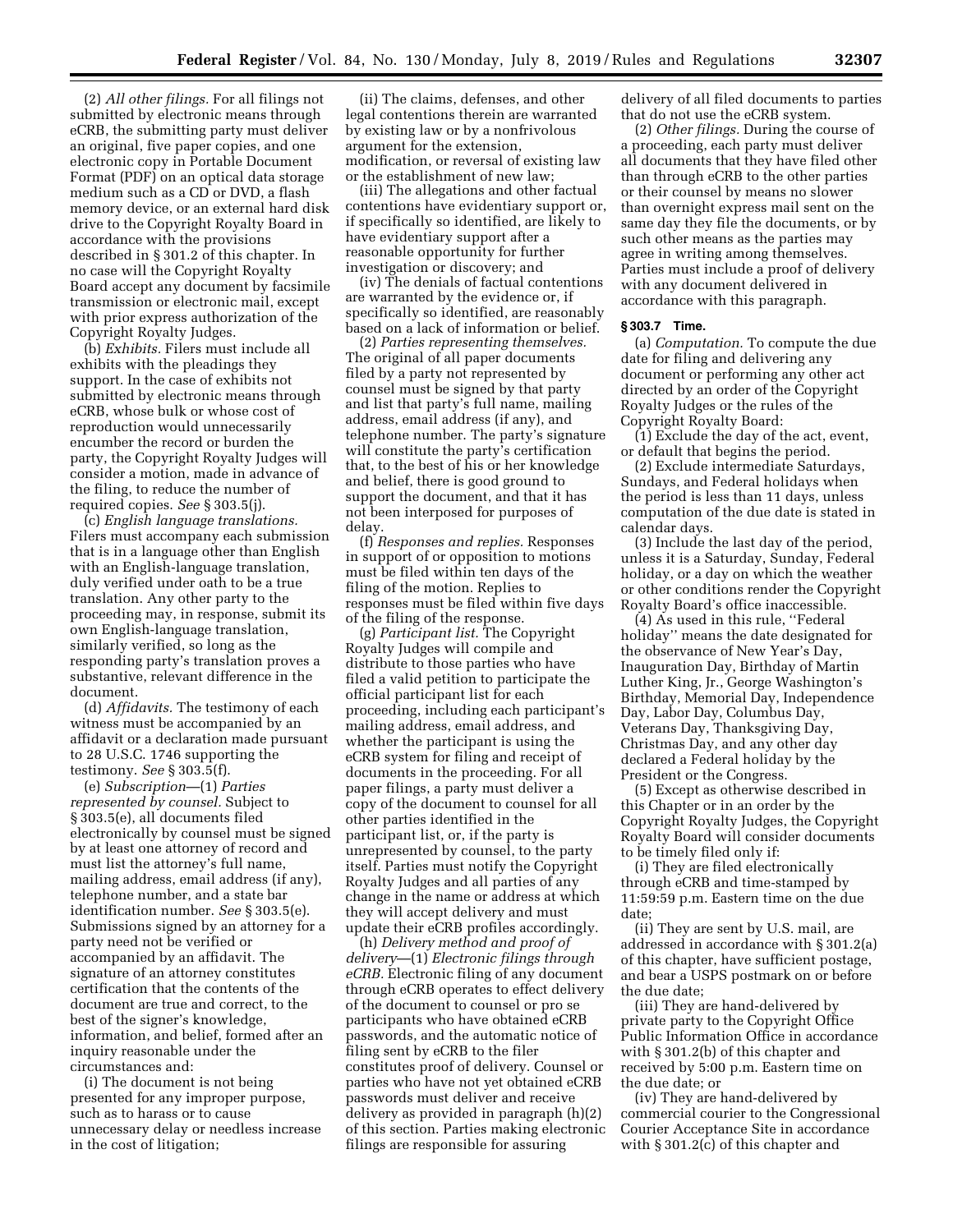received by 4:00 p.m. Eastern time on the due date.

(6) Any document sent by mail and dated only with a business postal meter will be considered filed on the date it is actually received by the Library of Congress.

(b) *Extensions.* A party seeking an extension must do so by written motion. Prior to filing such a motion, a party must attempt to obtain consent from the other parties to the proceeding. An extension motion must state:

(1) The date on which the action or submission is due;

(2) The length of the extension sought; (3) The date on which the action or submission would be due if the extension were allowed;

(4) The reason or reasons why there is good cause for the delay;

(5) The justification for the amount of additional time being sought; and

(6) The attempts that have been made to obtain consent from the other parties to the proceeding and the position of the other parties on the motion.

### **§ 303.8 Construction and waiver.**

The regulations of the Copyright Royalty Judges in this chapter are intended to provide efficient and just administrative proceedings and will be construed to advance these purposes. For purposes of an individual proceeding, the provisions of subchapters A and B may be suspended or waived, in whole or in part, upon a showing of good cause, to the extent allowable by law.

### **SUBCHAPTER B—COPYRIGHT ROYALTY JUDGES RULES AND PROCEDURES**

■ 2. Revise part 350 to read as follows:

## **PART 350—SCOPE**

Sec. 350.1 Scope. 350.2–350.4 [Reserved] **Authority:** 17 U.S.C. 803.

### **§ 350.1 Scope.**

This subchapter governs procedures applicable to proceedings before the Copyright Royalty Judges in making determinations and adjustments pursuant to 17 U.S.C. 115(d) and 801(b). The procedures set forth in part 355 of this subchapter shall govern administrative assessment proceedings pursuant to 17 U.S.C. 115(d) and 801(b)(8), and the procedures set forth in parts 351 through 354 of this subchapter shall govern all other proceedings pursuant to 17 U.S.C. 801(b).

### **§ 350.2–350.4 [Reserved]**

■ 3. Add part 355 to read as follows:

## **PART 355—ADMINISTRATIVE ASSESSMENT PROCEEDINGS**

Sec.

- 355.1 Proceedings in general.
- 355.2 Commencement of proceedings.
- 355.3 Submissions and discovery.<br>355.4 Negotiation periods.
- Negotiation periods.
- 355.5 Hearing procedures.
- 355.6 Determinations. Definitions.

**Authority:** 17 U.S.C. 801; 17 U.S.C. 115.

## **§ 355.1 Proceedings in general.**

(a) *Scope.* This section governs proceedings before the Copyright Royalty Judges to determine or adjust the Administrative Assessment pursuant to the Copyright Act, 17 U.S.C. 115(d), including establishing procedures to enable the Copyright Royalty Judges to make necessary evidentiary or procedural rulings.

(b) *Rulings.* The Copyright Royalty Judges may make any necessary procedural or evidentiary rulings during any proceeding under this section and may, before commencing a proceeding under this section, make any rulings that will apply to proceedings to be conducted under this section.

(c) *Role of Chief Judge.* The Chief Copyright Royalty Judge, or an individual Copyright Royalty Judge designated by the Chief Copyright Royalty Judge, shall:

(1) Administer an oath or affirmation to any witness; and

(2) Rule on objections and motions.

### **§ 355.2 Commencement of proceedings.**

(a) *Commencement of initial Administrative Assessment proceeding.*  The Copyright Royalty Judges shall commence a proceeding to determine the initial Administrative Assessment by publication no later than July 8, 2019, of a notice in the **Federal Register**  seeking the filing of petitions to participate in the proceeding.

(b) *Adjustments of the Administrative Assessment.* Following the determination of the initial Administrative Assessment, the Mechanical Licensing Collective, the Digital Licensee Coordinator, if any, and interested copyright owners, Digital Music Providers, or Significant Nonblanket Licensees may file a petition with the Copyright Royalty Judges to commence a proceeding to adjust the Administrative Assessment. Any petition for adjustment of the Administrative Assessment must be filed during the month of May and may not be filed earlier than 1 year following the most recent publication in the **Federal Register** of a determination of the Administrative Assessment by the Copyright Royalty Judges. The

Copyright Royalty Judges shall accept a properly filed petition under this paragraph (b) as sufficient grounds to commence a proceeding to adjust the Administrative Assessment and shall publish a notice in the **Federal Register**  in the month of June seeking petitions to participate in the proceeding.

(c) *Required participants.* The Mechanical Licensing Collective and the Digital Licensee Coordinator designated by the Register of Copyrights in accordance with 17 U.S.C. 115(d)(5) shall each file a petition to participate and shall participate in each Administrative Assessment proceeding under this section.

(d) *Other eligible participants.* A copyright owner, Digital Music Provider, or Significant Nonblanket Licensee may file a petition to participate in a proceeding under paragraph (a) or (b) of this section. The Copyright Royalty Judges shall accept petitions to participate filed under this paragraph (d) unless the Judges find that the petitioner lacks a significant interest in the proceeding.

(e) *Petitions to participate.* Each petition to participate filed under this section must include:

(1) A filing fee of \$150;

(2) The full name, address, telephone number, and email address of the petitioner;

(3) The full name, address, telephone number, and email address of the person filing the petition and of the petitioner's representative, if either differs from the filer; and

(4) Factual information sufficient to establish that the petitioner has a significant interest in the determination of the Administrative Assessment.

(f) *Notice of identity of petitioners.*  The Copyright Royalty Judges shall give notice to all petitioners of the identity of all other petitioners.

(g) *Proceeding Schedule.* (1) The Copyright Royalty Judges shall establish a schedule for the proceeding, which shall include dates for:

(i) A first negotiation period of 60 days, beginning on the date of commencement of the proceeding;

(ii) Filing of the opening submission by the Mechanical Licensing Collective described in § 355.3(b) or (c), with concurrent production of required documents and disclosures;

(iii) A period of 60 days, beginning on the day after the date the Mechanical Licensing Collective files its opening submission, for the Digital Licensee Coordinator and any other participant in the proceeding, other than the Mechanical Licensing Collective, to serve discovery requests and complete discovery pursuant to § 355.3(d);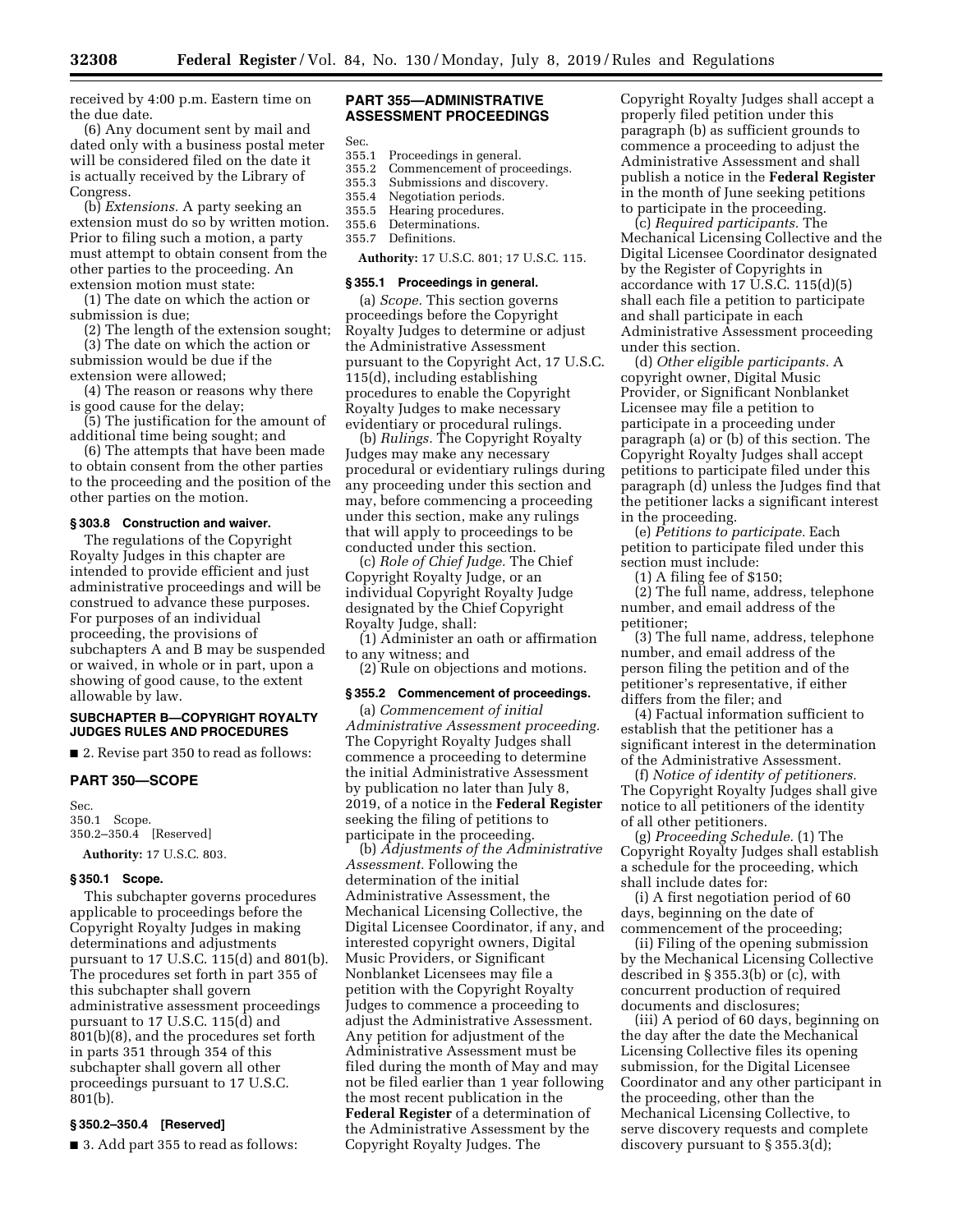(iv) Filing of responsive submissions by the Digital Licensee Coordinator and any other participant in the proceeding, with concurrent production of required documents and disclosures;

(v) A period of 60 days, beginning on the day after the due date for filing responsive submissions, for the Mechanical Licensing Collective to serve discovery requests and complete discovery of the Digital Licensee Coordinator and any other participant in the proceeding pursuant to § 355.3(g);

(vi) A second negotiation period of 14 days, commencing on the day after the end of the Mechanical Licensing Collective's discovery period;

(vii) Filing of a reply submission, if any, by the Mechanical Licensing Collective;

(viii) Filing of a joint pre-hearing submission by the Mechanical Licensing Collective, the Digital Licensee Coordinator, and any other participant in the hearing; and

(ix) A hearing on the record.

(2) The Copyright Royalty Judges may, for good cause shown and upon reasonable notice to all participants, modify the schedule, except no participant in the proceeding may rely on a schedule modification as a basis for delaying the scheduled hearing date. The Copyright Royalty Judges may alter the hearing schedule only upon a showing of extraordinary circumstances. No alteration of the schedule shall change the due date of the determination.

### **§ 355.3 Submissions and discovery.**

(a) *Protective orders.* During the first negotiation period, the Mechanical Licensing Collective, the Digital Licensee Coordinator, and any other participants that are represented by counsel shall negotiate and agree upon a written protective order to preserve the confidentiality of any confidential documents, depositions, or other information exchanged or filed by the participants in the proceeding. No later than 15 days after the Judges' identification of participants, proponents of a protective order shall file with the Copyright Royalty Judges a motion for review and approval of the order. No participant in the proceeding shall distribute or exchange confidential documents, depositions, or other information with any other participant in the proceeding until the receiving participant affirms in writing its consent to the protective order governing the proceeding.

(b) *Submission by the Mechanical Licensing Collective in the initial Administrative Assessment proceeding.*  (1) The Mechanical Licensing Collective

shall file an opening submission, in accordance with the schedule the Copyright Royalty Judges adopt pursuant to § 355.2(g), setting forth and supporting the Mechanical Licensing Collective's proposed initial Administrative Assessment. The opening submission shall consist of a written statement, including any written testimony and accompanying exhibits, and include reasons why the proposed initial Administrative Assessment fulfills the requirements in 17 U.S.C. 115(d)(7).

(2) Concurrently with the filing of the opening submission, the Mechanical Licensing Collective shall produce electronically and deliver by email to the other participants in the proceeding documents that identify and demonstrate:

(i) Costs, collections, and contributions as required by 17 U.S.C. 115(d)(7) through the License Availability Date and for the three calendar years following thereafter;

(ii) The reasonableness of the Collective Total Costs;

(iii) The Collective's processes for requesting proposals, inviting bids, ranking and selecting the proposals and bids of potential contracting and subcontracting parties competitively (or by another method), including processes for ensuring the absence of overlapping ownership or other overlapping economic interests between the Collective or its members and any selected contracting or sub-contracting party; and

(iv) The reasons why the proposal fulfills the requirements in 17 U.S.C. 115(d)(7).

(3) Concurrently with the filing of the opening submission, the Mechanical Licensing Collective shall provide electronically and deliver by email to the other participants in the proceeding written disclosures that:

(i) List the individuals with material knowledge of, and availability to provide testimony concerning, the proposed initial Administrative Assessment; and

(ii) For each listed individual, describe the subject(s) of his or her knowledge.

(c) *Submission by the Mechanical Licensing Collective in proceedings to adjust the Administrative Assessment.*  (1) The Mechanical Licensing Collective shall file an opening submission according to the schedule the Copyright Royalty Judges adopt pursuant to § 355.2(g). The opening submission shall set forth and support the Mechanical Licensing Collective's proposal to maintain or adjust the Administrative Assessment, including

reasons why the proposal fulfills the requirements in 17 U.S.C. 115(d)(7). The opening submission shall include a written statement, any written testimony and accompanying exhibits, including financial statements from the three most recent years' operations of the Mechanical Licensing Collective with annual budgets as well as annual actual income and expense statements.

(2) Concurrently with the filing of the opening submission, the Mechanical Licensing Collective shall produce electronically and deliver by email to the other participants in the proceeding documents that identify and demonstrate:

(i) Costs, collections, and contributions as required by 17 U.S.C. 115(d)(7) for the preceding three calendar years and the three calendar years following thereafter;

(ii) For the preceding three calendar years, the amount of actual Collective Total Costs that was not sufficiently funded by the prior Administrative Assessment, or the amount of any surplus from the prior Administrative Assessment after funding actual Collective Total Costs;

(iii) Actual collections from Digital Music Providers and Significant Nonblanket Licensees for the preceding three calendar years and anticipated collections for the three calendar years following thereafter;

(iv) The reasonableness of the Collective Total Costs; and

(v) The Collective's processes for requesting proposals, inviting bids, ranking and selecting the proposals and bids of potential contracting and subcontracting parties competitively (or by another method), including processes for ensuring the absence of overlapping ownership or other overlapping economic interests between the Collective or its members and any selected contracting or sub-contracting party.

(3) Concurrently with the filing of the opening submission, the Mechanical Licensing Collective shall provide electronically and deliver by email to the other participants in the proceeding written disclosures that:

(i) List the individuals with material knowledge of, and availability to provide testimony concerning, the proposed adjusted Administrative Assessment; and

(ii) For each listed individual, describe the subject(s) of his or her knowledge.

(d) *First discovery period.* (1) During the first discovery period, the Digital Licensee Coordinator and any other participant in the proceeding other than the Mechanical Licensing Collective,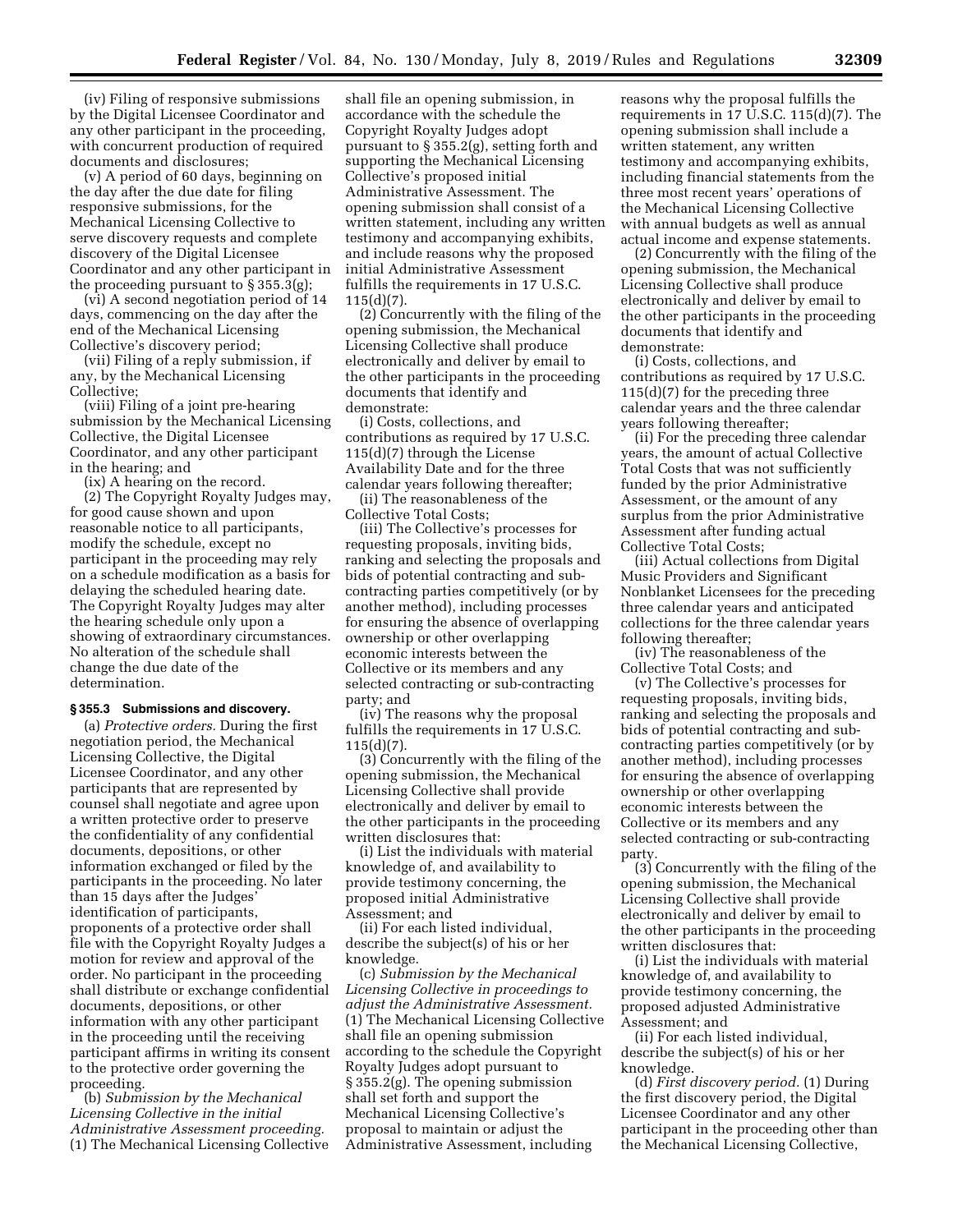acting separately or represented jointly to the extent permitted by the concurrence of their interests, may serve requests for additional documents on the Mechanical Licensing Collective and any other participant in the proceeding. Any document request shall be limited to documents that are Discoverable.

(2) The Digital Licensee Coordinator and any other participant in the proceeding, other than the Mechanical Licensing Collective, may notice and take depositions as provided in paragraph (e) of this section.

(e) *Depositions.* The Digital Licensee Coordinator may give notice of and take up to five depositions during the first discovery period. To the extent any other participant eligible to take discovery during the first discovery period and whose interests may not be fully represented by either the Mechanical Licensing Collective or the Digital Licensee Coordinator seeks to notice and take a deposition, that participant shall first notify all other proceeding participants and the participants shall attempt, in good faith, to accommodate by agreement of the parties any deposition for which good cause is shown. If, after good faith discussions, the participants are unable to agree with respect to any such additional deposition, the participant seeking to take the deposition may file a motion pursuant to paragraph (h) of this section. The Mechanical Licensing Collective may give notice of and take up to five depositions during the second discovery period. Any deposition under this paragraph (e) shall be no longer than seven hours in duration on the record (exclusive of adjournments for lunch and other personal needs), with each deponent subject to a maximum of one seven-hour deposition in any Administrative Assessment proceeding, except as otherwise extended in this part, or upon a motion demonstrating good cause to extend the hour and day limits. In addition to the party noticing the deposition, any other parties to the proceeding may attend any depositions and shall have a right, but not an obligation, to examine the deponent during the final hour of the deposition, (except as that allocation of time may otherwise be stipulated by agreement of all participants attending the deposition), provided that any participant exercising its right to examine a deponent provides notice of that intent no later than two days prior to the scheduled deposition date. The initial notice of deposition under this paragraph (e) must be delivered by email or other electronic means to all participants in the proceeding, and such notice shall be sent no later than seven

days prior to the scheduled deposition date, unless the deposition is scheduled to occur less than seven days after the date of the notice by agreement of the parties and the deponent. An individual is properly named as a deponent if that individual likely possesses information that meets the standards for document production under this part.

(f) *Responsive submissions by the Digital Licensee Coordinator and other participants.* The Digital Licensee Coordinator and any other participant in the proceeding shall file responsive submissions with the Copyright Royalty Judges in accordance with the schedule adopted by the Copyright Royalty Judges.

(1) Responsive submissions of the Digital Licensee Coordinator, and any other participant in the proceeding, shall consist of a written statement, including any written testimony and accompanying exhibits, stating the extent to which the filing participant agrees with the Administrative Assessment proposed by the Mechanical Licensing Collective. If the filing participant disagrees with all or part of the Administrative Assessment proposed by the Mechanical Licensing Collective, then the written statement, including any written testimony and accompanying exhibits, shall include analysis necessary to demonstrate why the Administrative Assessment proposed by the Mechanical Licensing Collective does not fulfill the requirements set forth in 17 U.S.C. 115(d)(7).

(2) Concurrently with the filing of a responsive submission indicating disagreement with the Administrative Assessment proposed by the Mechanical Licensing Collective, the filing participant shall produce electronically and deliver by email to the participants in and parties to the proceeding documents that demonstrate why the Administrative Assessment proposed by the Mechanical Licensing Collective does not fulfill the requirements set forth in 17 U.S.C. 115(d)(7).

(3) Concurrently with the filing of responsive submission(s), the filing participant shall provide electronically and deliver by email to the other participants in the proceeding written disclosures that:

(i) List the individuals with material knowledge of, and availability to provide testimony concerning, the reasons why the Administrative Assessment proposed by the Mechanical Licensing Collective does not fulfill the requirements set forth in 17 U.S.C. 115(d)(7); and

(ii) For each listed individual, describe the subject(s) of his or her knowledge.

(g) *Second discovery period.* (1) During the discovery period described in  $\S 355.2(g)(1)(v)$ , the Mechanical Licensing Collective may serve requests for additional documents on the Digital Licensee Coordinator and other parties to the proceeding. Such requests shall be limited to documents that are Discoverable.

(2) The Mechanical Licensing Collective may notice and take depositions as provided in paragraph (e) of this section.

(h) *Discovery disputes.* (1) Prior to invoking the procedures set forth in this paragraph (h), any participant that seeks intervention of the Copyright Royalty Judges to resolve a discovery dispute must first attempt in good faith to resolve the dispute between it and the other proceeding participant(s). All proceeding participants have a duty to, and shall, cooperate in good faith to resolve any such disputes without involvement of the Copyright Royalty Judges to the extent possible.

(2) In the event that two or more participants are unable to resolve a discovery dispute after good-faith consultation, a participant requesting discovery may file a motion and brief of no more than 1,500 words with the Copyright Royalty Judges. The motion must include a certification that the participant filing the motion attempted to resolve the dispute at issue in good faith, but was unable to do so. For a dispute involving the provision of documents or deposition testimony, the brief shall detail the reasons why the documents or deposition testimony are Discoverable.

(3) The responding participant may file a responsive brief of no more than 1,500 words within two business days of the submission of the initial brief.

(4) Absent unusual circumstances, the Copyright Royalty Judges will rule on the dispute within three business days of the filing of the responsive brief. Upon reasonable notice to the participants, the Chief Copyright Royalty Judge, or an individual Copyright Royalty Judge designated by the Chief Copyright Royalty Judge, may consider and rule on any discovery dispute in a telephone conference with the relevant participants.

(i) *Reply submissions by the Mechanical Licensing Collective.* The Mechanical Licensing Collective may file a written reply submission addressed only to the issues raised in any responsive submission(s) filed under paragraph (f) of this section in accordance with the schedule adopted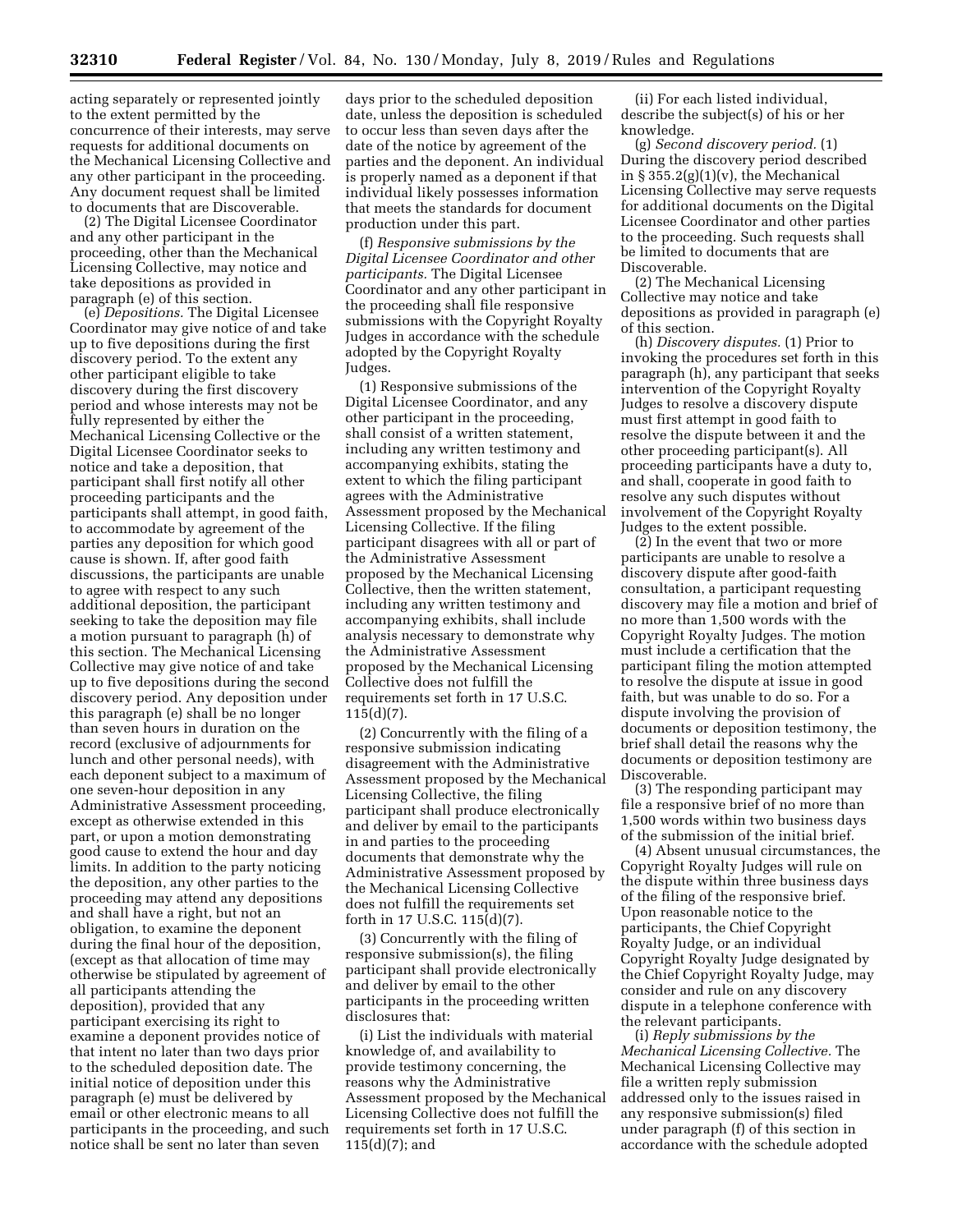by the Copyright Royalty Judges, which reply may include written testimony, documentation, and analysis addressed only to the issues raised in responsive submission(s).

(j) *Joint pre-hearing submission.* No later than 14 days prior to the commencement of the hearing, the Mechanical Licensing Collective, the Digital Licensee Coordinator, and any other parties to the proceeding shall file jointly a written submission with the Copyright Royalty Judges, stating:

(1) Specific areas of agreement between the parties; and

(2) A concise statement of issues remaining in dispute with respect to the determination of the Administrative Assessment.

## **§ 355.4 Negotiation periods.**

(a) *First negotiation period.* The Mechanical Licensing Collective and the Digital Licensee Coordinator shall, and other participants may, participate in good faith in a first negotiation period in an attempt to reach an agreement with respect to any issues in dispute regarding the Administrative Assessment, commencing on the day of commencement under § 355.2(a) or (b), as applicable, and lasting 60 days. The Mechanical Licensing Collective shall advise the other participants, via email, about the negotiations and invite them to participate, as those participants appear in the participant list in eCRB.

(b) *Second negotiation period.* The Mechanical Licensing Collective and the Digital Licensee Coordinator shall, and all other participants may, participate in good faith in a second negotiation period commencing on a date set by the Copyright Royalty Judges and lasting 14 days.

(c) *Written notification regarding result of negotiations.* By the close of a negotiation period, the Mechanical Licensing Collective and the Digital Licensee Coordinator shall file in eCRB a joint written notification indicating

(1) Whether they have reached an agreement, in whole or in part, with respect to issues in dispute regarding the Administrative Assessment,

(2) The details of any agreement,

(3) A description of any issues as to which they have not reached agreement, and

(4) A list of other participants that intend to join in any proposed settlement resulting from the agreement of the Mechanical Licensing Collective and the Digital Licensee Coordinator. Participants, other than the settling parties, may, within five days following the filing of a proposed settlement, file in eCRB comments (not to exceed ten pages and not to exceed 2500 words

exclusive of cover pages, tables of contents, tables of authorities, signature blocks, exhibits, and proof of delivery) about the proposed settlement. The settling parties may, within five days following the comment deadline, file in eCRB a joint response to any comments.

### **§ 355.5 Hearing procedures.**

(a) *En banc panel.* The Copyright Royalty Judges shall preside *en banc*  over any hearing to determine the reasonableness of and the allocation of responsibility to contribute to the Administrative Assessment.

(b) *Attendance and participation.* The Mechanical Licensing Collective, through an authorized officer or other managing agent, and the Digital Licensee Coordinator, if any, through an authorized officer or other managing agent, shall attend and participate in the hearing. Any other entity that has filed a valid Petition to Participate and that the Copyright Royalty Judges have not found to be disqualified shall participate in an Administrative Assessment proceeding hearing. If the Copyright Royalty Judges find, *sua sponte* or upon motion of a participant, that a participant has failed substantially to comply with any of the requirements of this part, the Copyright Royalty Judges may exclude that participant from participating in the hearing; provided, however, that the Mechanical Licensing Collective and the Digital Licensee Coordinator shall not be subject to exclusion.

(c) *Admission of written submissions, deposition transcripts, and other documents.* Subject to any valid objections of a participant, the Copyright Royalty Judges shall admit into evidence at an Administrative Assessment hearing the complete initial, responsive, and reply submissions that the participants have filed. Participants shall not file deposition transcripts, but may utilize deposition transcripts for the purposes and under the conditions described in Fed. R. Civ. P. 32 and interpreting case law. Any participant may expand upon excerpts at the hearing or counter-designate excerpts in the written record to the extent necessary to provide appropriate context for the record. During the hearing, upon the oral request of any participant, any document proposed as an exhibit by any participant shall be admitted into evidence so long as that document was produced previously by any participant, subject only to a valid evidentiary objection.

(d) *Argument and examination of witnesses.* An Administrative Assessment hearing shall consist of the oral testimony of witnesses at the

hearing and arguments addressed to the written submissions and oral testimony proffered by the participants, except that the Copyright Royalty Judges may, *sua sponte* or upon written or oral request of a participant, find good cause to dispense with the oral direct, cross, or redirect examination of a witness, and rely, in whole or in part, on that witness's written testimony. The Copyright Royalty Judges may, at their discretion, and in a procedure the Judges describe in a prehearing Scheduling Order, and after consideration of the positions of counsel for the participants, require expert witnesses to be examined concurrently by the Judges and/or the attorneys. If the Judges so order, the expert witnesses may then testify through a colloquy among themselves, including questions addressed to each other, as limited and directed by the Judges and subject to valid objections by counsel and ruled upon by the Judges. The concurrent examination procedure may be utilized in conjunction with, or in lieu of, traditional direct, cross, redirect and (with leave of the Judges) further direct or cross examination. In the absence of any order directing the use of concurrent examination, only the traditional form of examination described above shall be utilized. Only witnesses who have submitted written testimony or who were deposed in the proceeding may be examined at the hearing. A witness's oral testimony shall not exceed the subject matter of his or her written or deposition testimony. Unless the Copyright Royalty Judges, on motion of a participant, order otherwise, no witness, other than an expert witness or a person designated as a party representative for the proceeding, may listen to, or review a transcript of, testimony of another witness or witnesses prior to testifying.

(e) *Objections.* Participants may object to evidence on any proper ground, by written or oral objection, including on the ground that a participant seeking to offer evidence for admission has failed without good cause to produce the evidence during the discovery process. The Copyright Royalty Judges may, but are not required to, admit hearsay evidence to the extent they deem it appropriate.

(f) *Transcript and record.* The Copyright Royalty Judges shall designate an official reporter for the recording and transcribing of hearings. Anyone wishing to inspect the transcript of a hearing, to the extent the transcript is not restricted under a protective order, may do so when the hearing transcript is filed in the Copyright Royalty Judges' electronic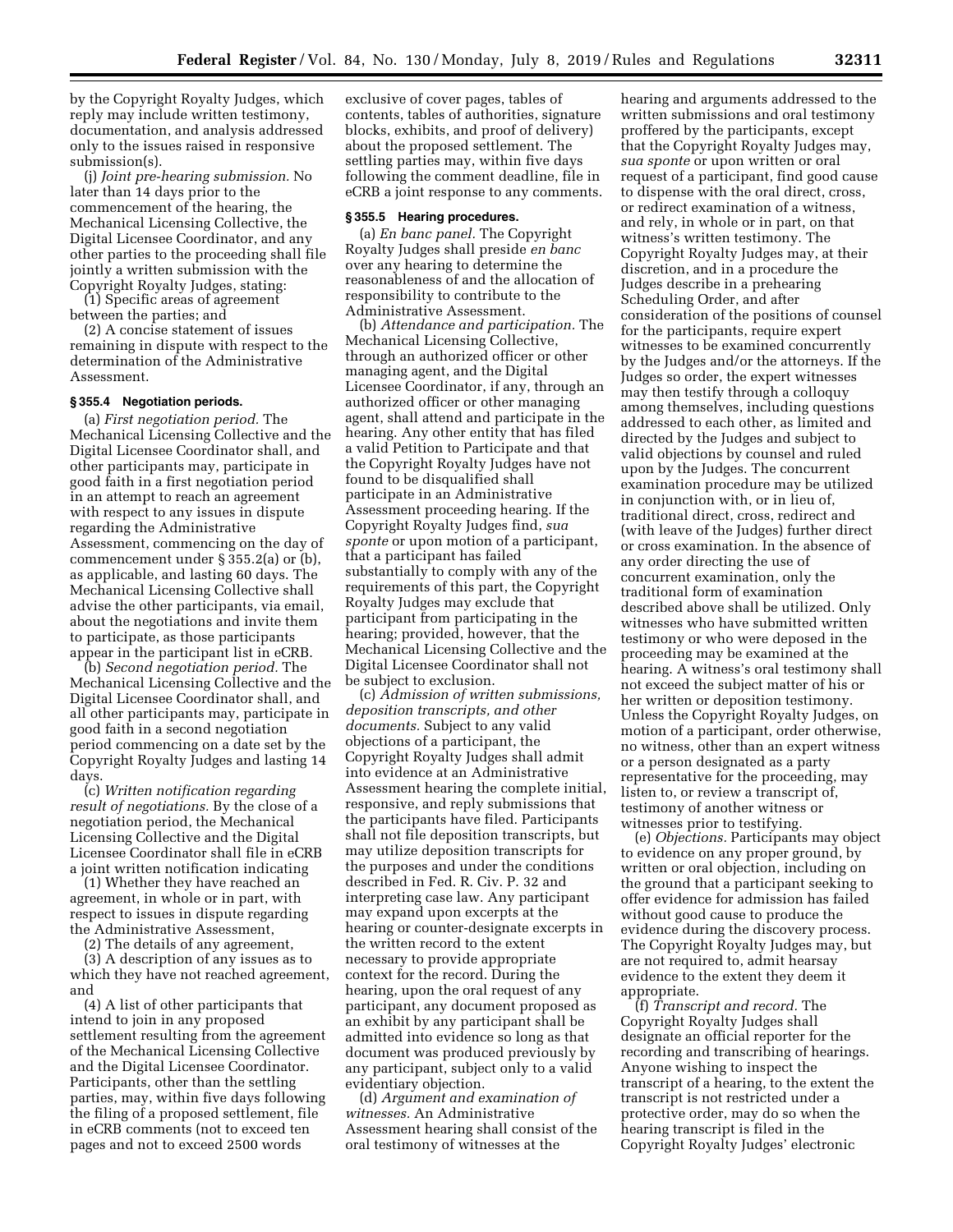filing and case management system, eCRB, at *<https://app.crb.gov>* after the hearing concludes. The availability of restricted portions of any transcript shall be described in the protective order. Any participant desiring daily or expedited transcripts shall make separate arrangements with the designated court reporter.

### **§ 355.6 Determinations.**

(a) *How made.* The Copyright Royalty Judges shall determine the amount and terms of the Administrative Assessment in accordance with 17 U.S.C. 115(d)(7). The Copyright Royalty Judges shall base their determination on their evaluation of the totality of the evidence before them, including oral testimony, written submissions, admitted exhibits, designated deposition testimony, the record associated with any motions and objections by participants, the arguments presented, and prior determinations and interpretations of the Copyright Royalty Judges (to the extent those prior determinations and interpretations are not inconsistent with a decision of the Register of Copyrights that was timely delivered to the Copyright Royalty Judges pursuant to 17 U.S.C.  $802(f)(1)(A)$  or  $(B)$ , or with a decision of the Register of Copyrights made pursuant to 17 U.S.C.  $802(f)(1)(D)$ , or with a decision of the U.S. Court of Appeals for the D.C. Circuit).

(b) *Timing.* The Copyright Royalty Judges shall issue and cause their determination to be published in the **Federal Register** not later than one year after commencement of the proceeding under § 355.2(a) or, in a proceeding commenced under § 355.2(b), during June of the calendar year following the commencement of the proceeding.

(c) *Effectiveness.* (1) The initial Administrative Assessment determined in the proceeding under § 355.2(a) shall be effective as of the License Availability Date and shall continue in effect until the Copyright Royalty Judges determine or approve an adjusted Administrative Assessment under § 355.2(b).

(2) Any adjusted Administrative Assessment determined in a proceeding under § 355.2(b) shall take effect January 1 of the year following its publication in the **Federal Register**.

(d) *Adoption of voluntary agreements.*  In lieu of reaching and publishing a determination, the Copyright Royalty Judges shall approve and adopt the amount and terms of an Administrative Assessment that has been negotiated and agreed to by the Mechanical Licensing Collective and the Digital Licensee Coordinator pursuant to § 355.4. Notwithstanding the negotiation

of an agreed Administrative Assessment, however, the Copyright Royalty Judges may, for good cause shown, reject an agreement. If the Copyright Royalty Judges reject a negotiated agreed Administrative Assessment, they shall proceed with adjudication in accordance with the schedule in place in the proceeding. Rejection by the Copyright Royalty Judges of a negotiated agreed Administrative Assessment shall not prejudice the parties' ability to continue to negotiate and submit to the Copyright Royalty Judges an alternate agreed Administrative Assessment or resubmit an amended prior negotiated agreement that addresses the Judges' reasons for initial rejection at any time, including during a hearing or after a hearing at any time before the Copyright Royalty Judges issue a determination.

(e) *Continuing authority to amend.*  The Copyright Royalty Judges shall retain continuing authority to amend a determination of an Administrative Assessment to correct technical or clerical errors, or modify the terms of implementation, for good cause shown, with any amendment to be published in the **Federal Register**.

### **§ 355.7 Definitions.**

Capitalized terms in this part that are defined terms in 17 U.S.C. 115(e) shall have the same meaning as set forth in 17 U.S.C. 115(e). In addition, for purposes of this part, the following definitions apply:

*Digital Licensee Coordinator* shall mean the entity the Register of Copyrights designates as the Digital Licensee Coordinator pursuant to 17 U.S.C. 115(d)(5)(B)(iii), or if the Register makes no such designation, interested Digital Music Providers and Significant Nonblanket Licensees representing more than half of the market for uses of musical works in Covered Activities, acting collectively.

*Discoverable* documents or deposition testimony are documents or deposition testimony that are:

(1) Nonprivileged;

(2) Relevant to consideration of whether a proposal or response thereto fulfills the requirements in 17 U.S.C. 115(d)(7); and

(3) Proportional to the needs of the proceeding, considering the importance of the issues at stake in the proceeding, the requested participant's relative access to responsive information, the participants' resources, the importance of the document or deposition request in resolving or clarifying the issues presented in the proceeding, and whether the burden or expense of producing the requested document or

deposition testimony outweighs its likely benefit. Documents or deposition testimony need not be admissible in evidence to be Discoverable.

### **SUBCHAPTER D—NOTICE AND RECORDKEEPING REQUIREMENTS FOR STATUTORY LICENSES**

## **PART 370—NOTICE AND RECORDKEEPING REQUIREMENTS FOR STATUTORY LICENSES**

■ 4. The authority citation for part 370 is revised to read as follows:

**Authority:** 17 U.S.C. 112(e)(4), 114(f)(3)(A).

■ 5. In § 370.1:

■ a. Remove the paragraph designations;

- b. Remove the word "A" at the
- beginning of each definition;
- $\bar{c}$ . Arrange the definitions in
- alphabetical order; and
- d. Add the definition of "Copyright" Owners'' in alphabetical order. The addition reads as follows:

**§ 370.1 General definitions.**  \* \* \* \* \*

*Copyright Owners* means sound recording copyright owners under 17 U.S.C. 101, and rights owners under 17 U.S.C. 1401(l)(2), who are entitled to royalty payments made pursuant to the statutory licenses under 17 U.S.C. 112(e) and 114.

\* \* \* \* \*

### **§ 370.4 [Amended]**

■ 6. In § 370.4(b):

■ a. In the definition of "Aggregate Tuning Hours'' remove ''United States copyright law'' and add in its place ''title 17, United States Code''; and

■ b. In paragraph (i) of the definition of ''Performance'', remove ''copyrighted'' and add in its place ''subject to protection under title 17, United States Code''.

### **SUBCHAPTER E—RATES AND TERMS FOR STATUTORY LICENSES**

## **PART 380—RATES AND TERMS FOR TRANSMISSIONS BY ELIGIBLE NONSUBSCRIPTION SERVICES AND NEW SUBSCRIPTION SERVICES AND FOR THE MAKING OF EPHEMERAL REPRODUCTIONS TO FACILITATE THOSE TRANSMISSIONS**

■ 7. The authority citation for part 380 continues to read:

**Authority:** 17 U.S.C. 112(e), 114(f), 804(b)(3).

- 8. In § 380.7:
- a. Add introductory text;

■ b. Revise the definition of "Copyright" Owners'' and

■ c. In paragraph (1) of the definition of ''Performance'' remove ''copyrighted''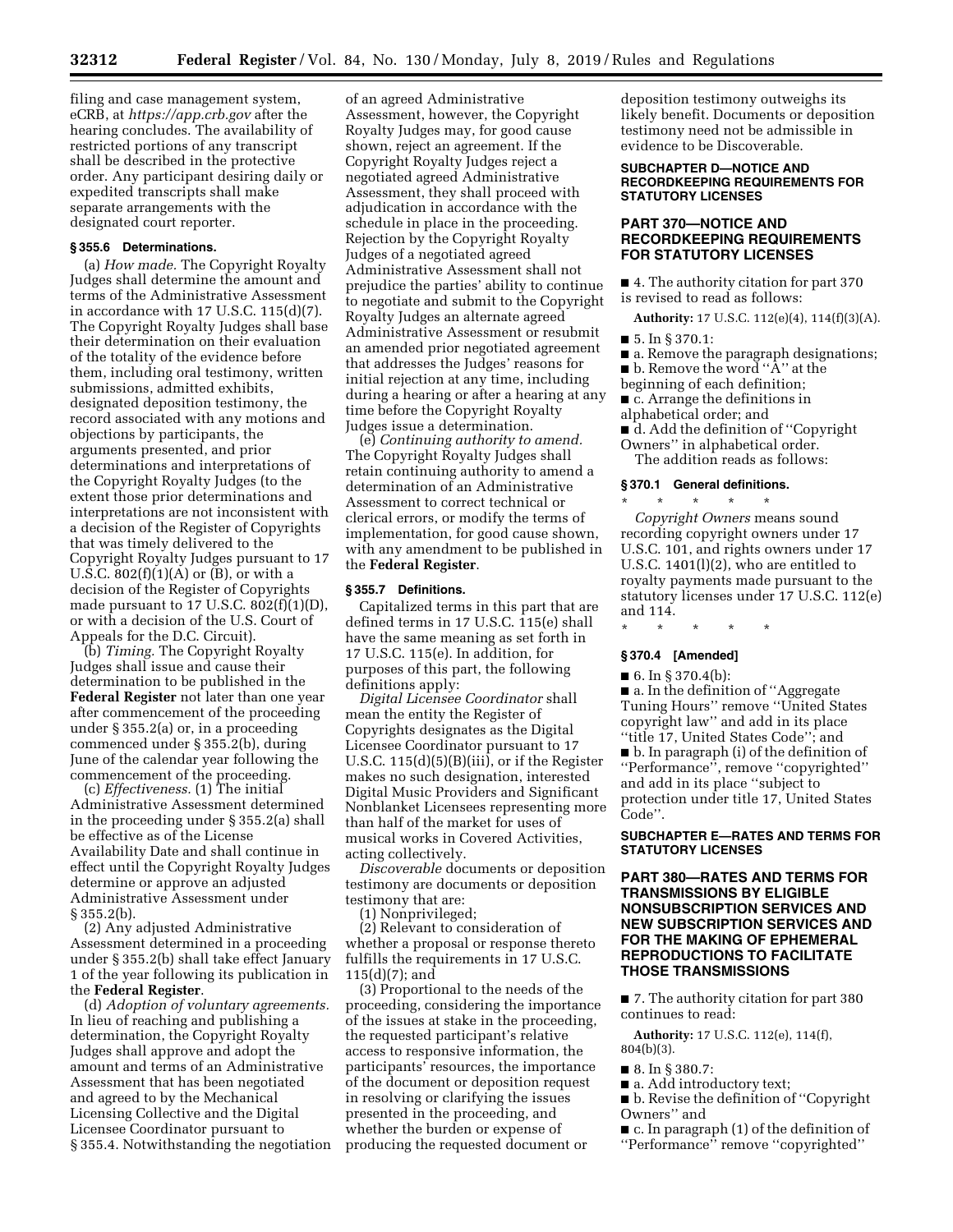and add in its place ''subject to protection under title 17, United States Code''.

The addition and revisions read as follows:

### **§ 380.7 Definitions.**

*For purposes of this subpart, the following definitions apply:*  \* \* \* \* \*

*Copyright Owners* means sound recording copyright owners, and rights owners under 17 U.S.C. 1401(l)(2), who are entitled to royalty payments made under this part pursuant to the statutory licenses under 17 U.S.C. 112(e) and 114. \* \* \* \* \*

■ 9. In § 380.21:

■ a. In the definition of ''ATH'', remove ''United States copyright law'' and add in its place ''title 17, United States Code''; and

■ b. Revise the definition of "Copyright" Owners''; and

■ c. In paragraph (1) of the definition of ''Performance'', remove ''copyrighted'' and add in its place ''subject to protection under title 17, United States Code''.

The revision reads as follows:

## **§ 380.21 Definitions.**

\* \* \* \* \* *Copyright Owners* are sound recording copyright owners, and rights owners under 17 U.S.C. 1401(l)(2), who are entitled to royalty payments made under this subpart pursuant to the statutory licenses under 17 U.S.C. 112(e) and 114(f).

\* \* \* \* \*

■ 10. In § 380.31 revise the definition of ''Copyright Owners'' to read as follows:

### **§ 380.31 Definitions.**

\* \* \* \* \* *Copyright Owners* are Sound Recording copyright owners, and rights owners under 17 U.S.C. 1401(l)(2), who are entitled to royalty payments made under this subpart pursuant to the statutory licenses under 17 U.S.C. 112(e) and 114(f).

\* \* \* \* \*

## **PART 382—RATES AND TERMS FOR TRANSMISSIONS OF SOUND RECORDINGS BY PREEXISTING SUBSCRIPTION SERVICES AND PREEXISTING SATELLITE DIGITAL AUDIO RADIO SERVICES AND FOR THE MAKING OF EPHEMERAL REPRODUCTIONS TO FACILITATE THOSE TRANSMISSIONS**

■ 11. The authority citation for part 382 continues to read as follows:

**Authority:** 17 U.S.C. 112(e), 114 and 801(b)(1).

■ 12. In § 382.1, revise the definition of ''Copyright Owners'' to read as follows:

## **§ 382.1 Definitions.**

\* \* \* \* \*

*Copyright Owners* means sound recording copyright owners, and rights owners under 17 U.S.C. 1401(l)(2), who are entitled to royalty payments made under this part pursuant to the statutory licenses under 17 U.S.C. 112(e) and 114. \* \* \* \* \*

## **§ 382.20 [Amended]**

■ 13. In § 382.20, remove the definition of ''Pre-1972 Recording''.

### **§ 382.23 [Amended]**

■ 14. In § 382.23, remove paragraphs (a)(3) and (b) and redesignate paragraph (c) as paragraph (b).

## **PART 383—RATES AND TERMS FOR SUBSCRIPTION TRANSMISSIONS AND THE REPRODUCTION OF EMPHEMERAL RECORDINGS BY CERTAIN NEW SUBSCRIPTION SERVICES**

■ 15. The authority citation for part 383 continues to read as follows:

**Authority:** 17 U.S.C. 112(e), 114, and 801(b)(1).

■ 16. In § 383.2, revise paragraph (b) to read as follows:

### **§ 383.2 Definitions.**

\* \* \* \* \* (b) *Copyright Owner* means a sound recording copyright owner, or a rights owner under 17 U.S.C. 1401(l)(2), who is entitled to receive royalty payments made under this part pursuant to the statutory licenses under 17 U.S.C. 112(e) and 114.

\* \* \* \* \*

## **PART 384—RATES AND TERMS FOR THE MAKING OF EPHEMERAL RECORDINGS BY BUSINESS ESTABLISHMENT SERVICES**

■ 17. The authority citation for part 384 continues to read as follows:

**Authority:** 17 U.S.C. 112(e), 801(b)(1).

■ 18. In § 384.2, revise the definition of ''Copyright Owners'' to read as follows:

## **§ 384.2 Definitions.**

\* \* \* \* \* *Copyright Owners* are sound recording copyright owners, and rights owners under 17 U.S.C. 1401(l)(2), who are entitled to royalty payments made under this part pursuant to the statutory license under 17 U.S.C. 112(e).

\* \* \* \* \*

### **§ 384.3 [Amended]**

### ■ 19. In § 384.3:

■ a. In paragraph (a)(1), remove the word ''copyrighted'' and add the phrase ''subject to protection under title 17, United States Code'' after the word ''recordings'';

■ b. In paragraph (a)(2) introductory text:

■ i. Remove the word "copyrighted" in the first sentence and add the phrase ''subject to protection under title 17, United States Code,'' after the word ''recordings''; and

■ ii. Remove the word "copyrighted" in the second sentence and add the phrase ''subject to protection under title 17, United States Code,'' after the word ''recordings''; and

 $\blacksquare$  c. In paragraphs (a)(2)(i) and (ii), remove the word ''copyrighted'' each time it appears and add the phrase ''subject to protection under title 17, United States Code,'' after the word ''recordings'' each time it appears.

## **PART 385—RATES AND TERMS FOR USE OF NONDRAMATIC MUSICAL WORKS IN THE MAKING AND DISTRIBUTING OF PHYSICAL AND DIGITAL PHONORECORDS**

■ 20. The authority citation for part 385 continues to read as follows:

**Authority:** 17 U.S.C. 115, 801(b)(1), 804(b)(4).

- $\blacksquare$  21. In § 385.2:
- a. Add introductory text;
- b. Revise the definitions of
- ''Accounting Period'' and ''Affiliate'';

■ c. In the definition of "Bundled Subscription Offering'', add the term ''Eligible'' before the term ''Limited Downloads'' and remove the comma at the end of the definition and add a period in its place;

■ d. In the definition of "Digital Phonorecord Delivery'' remove ''or DPD'' and remove ''17 U.S.C. 115(d)'' and add in its place ''17 U.S.C. 115(e)''; ■ e. Add definitions for "Eligible Interactive Stream'' and ''Eligible Limited Download'' in alphabetical order;

■ f. Revise the definition for "Free Trial Offering'';

- g. Remove the definition of ''Interactive Stream'';
- h. In the definition for "Licensed

Activity'': ■ i. Remove the word "Digital" between

the words ''Permanent'' and ''Downloads'';

■ ii. Add the word "Eligible" before the term ''Interactive Streams''; and

■ iii. Add the word "Eligible" before the term ''Limited Downloads'';

■ i. Remove the definition for "Limited Download'';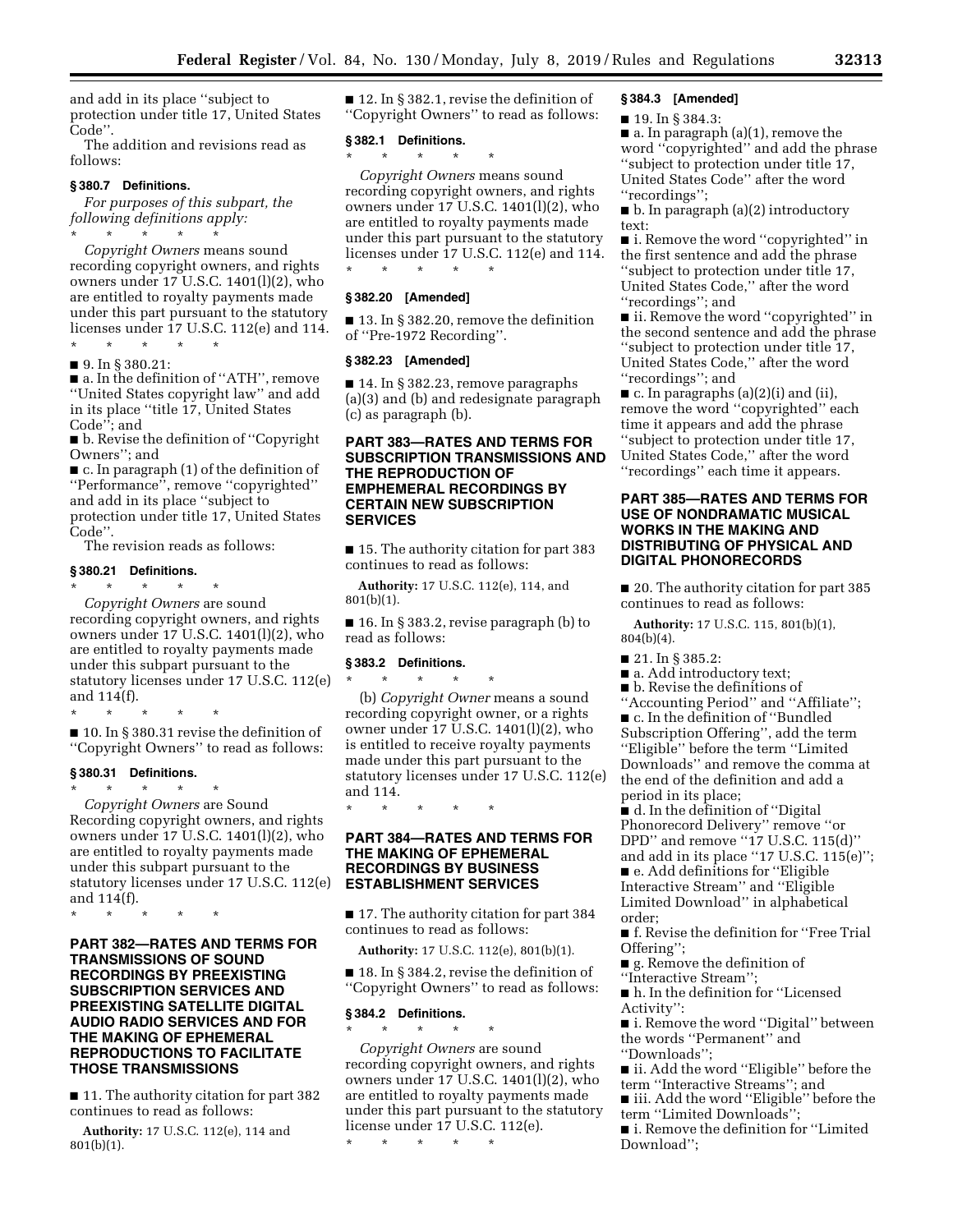■ j Revise the definition for "Limited Offering'';

■ k. In the definition for "Locker Service'':

■ i. Add the term "Eligible" before the term ''Interactive Streams'';

■ ii. Remove the term "Digital" between the terms ''Permanent'' and ''Downloads''; and

■ iii. Remove the term "the Service" and add in its place ''the Service Provider'' each time it appears; and

■ iv. Remove the term "Service's" and add in its place ''Service Provider's'' ■ l. In the definition of "Mixed Service

Bundle'': ■ i. Remove the term "Digital" between

the terms ''Permanent'' and ''Downloads''; and

■ ii. Remove the term "a Service" and add in its place ''a Service Provider''; ■ m. In the definition for "Music Bundle'':

■ i. Remove the term "Digital" between the words ''Permanent'' and ''Downloads'';

■ ii. Remove the term "Service" and add in its place the term ''Service Provider'' each time it appears; and

■ iii. Remove the term ''Record Company'' and add in its place the term ''Sound Recording Company'';

■ n. In the definition for "Offering" remove the term ''Service's'' and add in its place the term ''Service Provider's'';

■ o. In the definition of "Paid Locker Service'', remove the term ''the Service'' and add in its place the term ''the Service Provider'';

■ p. Remove the definition of

''Permanent Digital Download'';

■ q. Add a definition for ''Permanent Download'' in alphabetical order; ■ **r**. In the definition for "Play":

■ i. Add the term ''Eligible'' before the term ''Interactive Stream'' each time it

appears; and ■ ii. Remove the term "a Limited Download'' and add in its place the term ''an Eligible Limited Download'' each time it appears;

■ s. Revise the definitions for

''Promotional Offering'' and ''Purchased Content Locker Service'';

■ t. Remove the definition for "Record Company'';

■ u. In the definition of ''Relevant Page'':

■ i. In the first sentence, remove the term ''Service's'' and add in its place the term ''Service Provider's'' and add the term ''Eligible'' before the term ''Limited Downloads''; and

■ ii. In the second sentence, add the term ''Eligible'' before the term ''Limited Download'' and before the term ''Interactive Stream'';

■ v. In the definition of "Restricted Download'' remove the term ''a Limited Download'' add in its place the term ''an Eligible Limited Download''; ■ w. Remove the definition of ''Service'';

■ x. Add the definitions for "Service

Provider'' and ''Service Provider Revenue'' in alphabetical order;

■ y. Remove the definition for "Service Revenue'';

■ z. Add the definition for "Sound Recording Company'' in alphabetical order;

■ aa. In the definition of "Streaming" Cache Reproduction'' remove the term ''Service'' and add in its place the term ''Service Provider'' each time it appears; and

■ bb. In the definition of ''Total Cost of Content'':

■ i. Remove the term "Service" and add in its place the term ''Service Provider'' each time it appears;

■ ii. Remove the term "interactive streams'' and add in its place the term ''Eligible Interactive Streams'';

■ iii. Remove the term "limited downloads'' and add in its place the term ''Eligible Limited Downloads''; and ■ iv. Remove the terms "Record Company'' and ''record company'' and add in their place the term ''Sound Recording Company'' each time they appear.

The additions and revisions read as follows:

## **§ 385.2 Definitions.**

*For the purposes of this part, the following definitions apply:* 

*Accounting Period* means the monthly period specified in 17 U.S.C. 115(c)(2)(I) and in 17 U.S.C.  $115(d)(4)(A)(i)$ , and any related regulations, as applicable.

*Affiliate* means an entity controlling, controlled by, or under common control with another entity, except that an affiliate of a Sound Recording Company shall not include a Copyright Owner to the extent it is engaging in business as to musical works.

\* \* \* \* \* *Eligible Interactive Stream* means a Stream in which the performance of the sound recording is not exempt from the sound recording performance royalty under 17 U.S.C. 114(d)(1) and does not in itself, or as a result of a program in which it is included, qualify for statutory licensing under 17 U.S.C. 114(d)(2).

*Eligible Limited Download* means a transmission of a sound recording embodying a musical work to an End User of a digital phonorecord under 17 U.S.C.  $115(c)(3)(C)$  and (D) that results in a Digital Phonorecord Delivery of that sound recording that is only accessible for listening for—

(1) An amount of time not to exceed one month from the time of the

transmission (unless the Licensee, in lieu of retransmitting the same sound recording as another Eligible Limited Download, separately, and upon specific request of the End User made through a live network connection, reauthorizes use for another time period not to exceed one month), or in the case of a subscription plan, a period of time following the end of the applicable subscription no longer than a subscription renewal period or three months, whichever is shorter; or

(2) A number of times not to exceed 12 (unless the Licensee, in lieu of retransmitting the same sound recording as another Eligible Limited Download, separately, and upon specific request of the End User made through a live network connection, reauthorizes use of another series of 12 or fewer plays), or in the case of a subscription transmission, 12 times after the end of the applicable subscription.

\* \* \* \* \* *Free Trial Offering* means a subscription to a Service Provider's transmissions of sound recordings embodying musical works when:

(1) Neither the Service Provider, the Sound Recording Company, the Copyright Owner, nor any person or entity acting on behalf of or in lieu of any of them receives any monetary consideration for the Offering;

(2) The free usage does not exceed 30 consecutive days per subscriber per two-year period;

(3) In connection with the Offering, the Service Provider is operating with appropriate musical license authority and complies with the recordkeeping requirements in § 385.4;

(4) Upon receipt by the Service Provider of written notice from the Copyright Owner or its agent stating in good faith that the Service Provider is in a material manner operating without appropriate license authority from the Copyright Owner under 17 U.S.C. 115, the Service Provider shall within 5 business days cease transmission of the sound recording embodying that musical work and withdraw it from the repertoire available as part of a Free Trial Offering;

(5) The Free Trial Offering is made available to the End User free of any charge; and

(6) The Service Provider offers the End User periodically during the free usage an opportunity to subscribe to a non-free Offering of the Service Provider.

\* \* \* \* \* *Limited Offering* means a subscription plan providing Eligible Interactive Streams or Eligible Limited Downloads for which—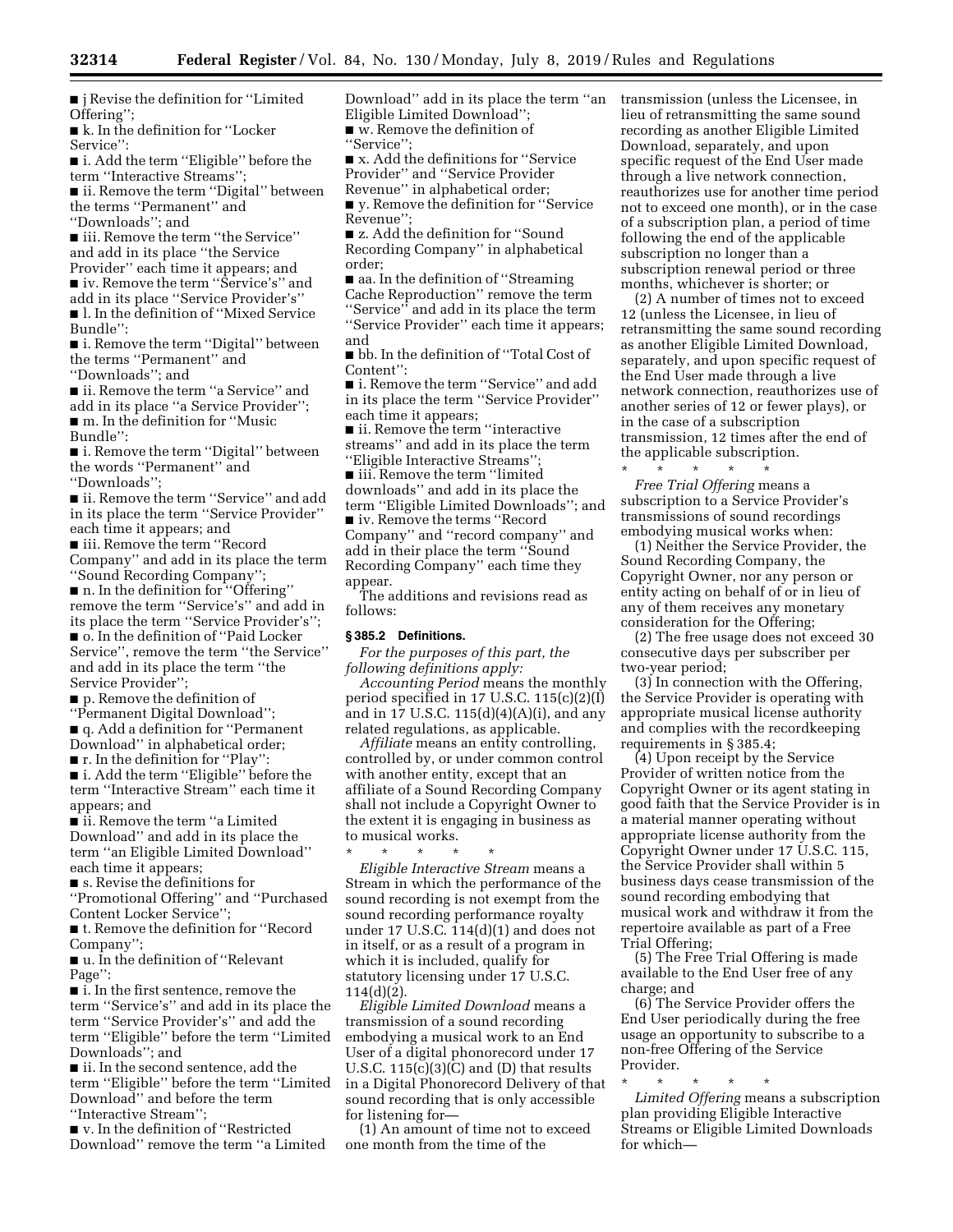(1) An End User cannot choose to listen to a particular sound recording (*i.e.,* the Service Provider does not provide Eligible Interactive Streams of individual recordings that are ondemand, and Eligible Limited Downloads are rendered only as part of programs rather than as individual recordings that are on-demand); or

(2) The particular sound recordings available to the End User over a period of time are substantially limited relative to Service Providers in the marketplace providing access to a comprehensive catalog of recordings (*e.g.,* a product limited to a particular genre or permitting Eligible Interactive Streaming only from a monthly playlist consisting of a limited set of recordings). \* \* \* \* \*

*Permanent Download* has the same meaning as in 17 U.S.C. 115(e).

*Promotional Offering* means a digital transmission of a sound recording, in the form of an Eligible Interactive Stream or an Eligible Limited Download, embodying a musical work, the primary purpose of which is to promote the sale or other paid use of that sound recording or to promote the artist performing on that sound recording and not to promote or suggest promotion or endorsement of any other good or service and:

(1) A Sound Recording Company is lawfully distributing the sound recording through established retail channels or, if the sound recording is not yet released, the Sound Recording Company has a good faith intention to lawfully distribute the sound recording or a different version of the sound recording embodying the same musical work;

(2) For Eligible Interactive Streaming or Eligible Limited Downloads, the Sound Recording Company requires a writing signed by an authorized representative of the Service Provider representing that the Service Provider is operating with appropriate musical works license authority and that the Service Provider is in compliance with the recordkeeping requirements of § 385.4;

(3) For Eligible Interactive Streaming of segments of sound recordings not exceeding 90 seconds, the Sound Recording Company delivers or authorizes delivery of the segments for promotional purposes and neither the Service Provider nor the Sound Recording Company creates or uses a segment of a sound recording in violation of 17 U.S.C. 106(2) or 115(a)(2);

(4) The Promotional Offering is made available to an End User free of any charge; and

(5) The Service Provider provides to the End User at the same time as the Promotional Offering stream an opportunity to purchase the sound recording or the Service Provider periodically offers End Users the opportunity to subscribe to a paid Offering of the Service Provider.

*Purchased Content Locker Service*  means a Locker Service made available to End User purchasers of Permanent Downloads, Ringtones, or physical phonorecords at no incremental charge above the otherwise applicable purchase price of the Permanent Downloads, Ringtones, or physical phonorecords acquired from a qualifying seller. With a Purchased Content Locker Service, an End User may receive one or more additional phonorecords of the purchased sound recordings of musical works in the form of Permanent Downloads or Ringtones at the time of purchase, or subsequently have digital access to the purchased sound recordings of musical works in the form of Eligible Interactive Streams, additional Permanent Downloads, Restricted Downloads, or Ringtones.

(1) A *qualifying seller* for purposes of this definition is the entity operating the Service Provider, including affiliates, predecessors, or successors in interest, or—

(i) In the case of Permanent Downloads or Ringtones, a seller having a legitimate connection to the locker service provider pursuant to one or more written agreements (including that the Purchased Content Locker Service and Permanent Downloads or Ringtones are offered through the same third party); or

(ii) In the case of physical phonorecords:

(A) The seller of the physical phonorecord has an agreement with the Purchased Content Locker Service provider establishing an integrated offer that creates a consumer experience commensurate with having the same Service Provider both sell the physical phonorecord and offer the integrated locker service; or

(B) The Service Provider has an agreement with the entity offering the Purchased Content Locker Service establishing an integrated offer that creates a consumer experience commensurate with having the same Service Provider both sell the physical phonorecord and offer the integrated locker service.

(2) [Reserved]

\* \* \* \* \*

*Service Provider* means that entity governed by subparts C and D of this part, which might or might not be the Licensee, that with respect to the section 115 license:

(1) Contracts with or has a direct relationship with End Users or otherwise controls the content made available to End Users;

(2) Is able to report fully on Service Provider Revenue from the provision of musical works embodied in phonorecords to the public, and to the extent applicable, verify Service Provider Revenue through an audit; and

(3) Is able to report fully on its usage of musical works, or procure such reporting and, to the extent applicable, verify usage through an audit.

*Service Provider Revenue.* (1) Subject to paragraphs (2) through (5) of this definition and subject to GAAP, Service Provider Revenue shall mean:

(i) All revenue from End Users recognized by a Service Provider for the provision of any Offering;

(ii) All revenue recognized by a Service Provider by way of sponsorship and commissions as a result of the inclusion of third-party ''in-stream'' or ''in-download'' advertising as part of any Offering, *i.e.,* advertising placed immediately at the start or end of, or during the actual delivery of, a musical work, by way of Eligible Interactive Streaming or Eligible Limited Downloads; and

(iii) All revenue recognized by the Service Provider, including by way of sponsorship and commissions, as a result of the placement of third-party advertising on a Relevant Page of the Service Provider or on any page that directly follows a Relevant Page leading up to and including the Eligible Limited Download or Eligible Interactive Stream of a musical work; provided that, in case more than one Offering is available to End Users from a Relevant Page, any advertising revenue shall be allocated between or among the Service Providers on the basis of the relative amounts of the page they occupy.

(2) Service Provider Revenue shall: (i) Include revenue recognized by the Service Provider, or by any associate, affiliate, agent, or representative of the Service Provider in lieu of its being recognized by the Service Provider; and

(ii) Include the value of any barter or other nonmonetary consideration; and

(iii) Except as expressly detailed in this part, not be subject to any other deduction or set-off other than refunds to End Users for Offerings that the End Users were unable to use because of technical faults in the Offering or other bona fide refunds or credits issued to

<sup>\* \* \* \* \*</sup>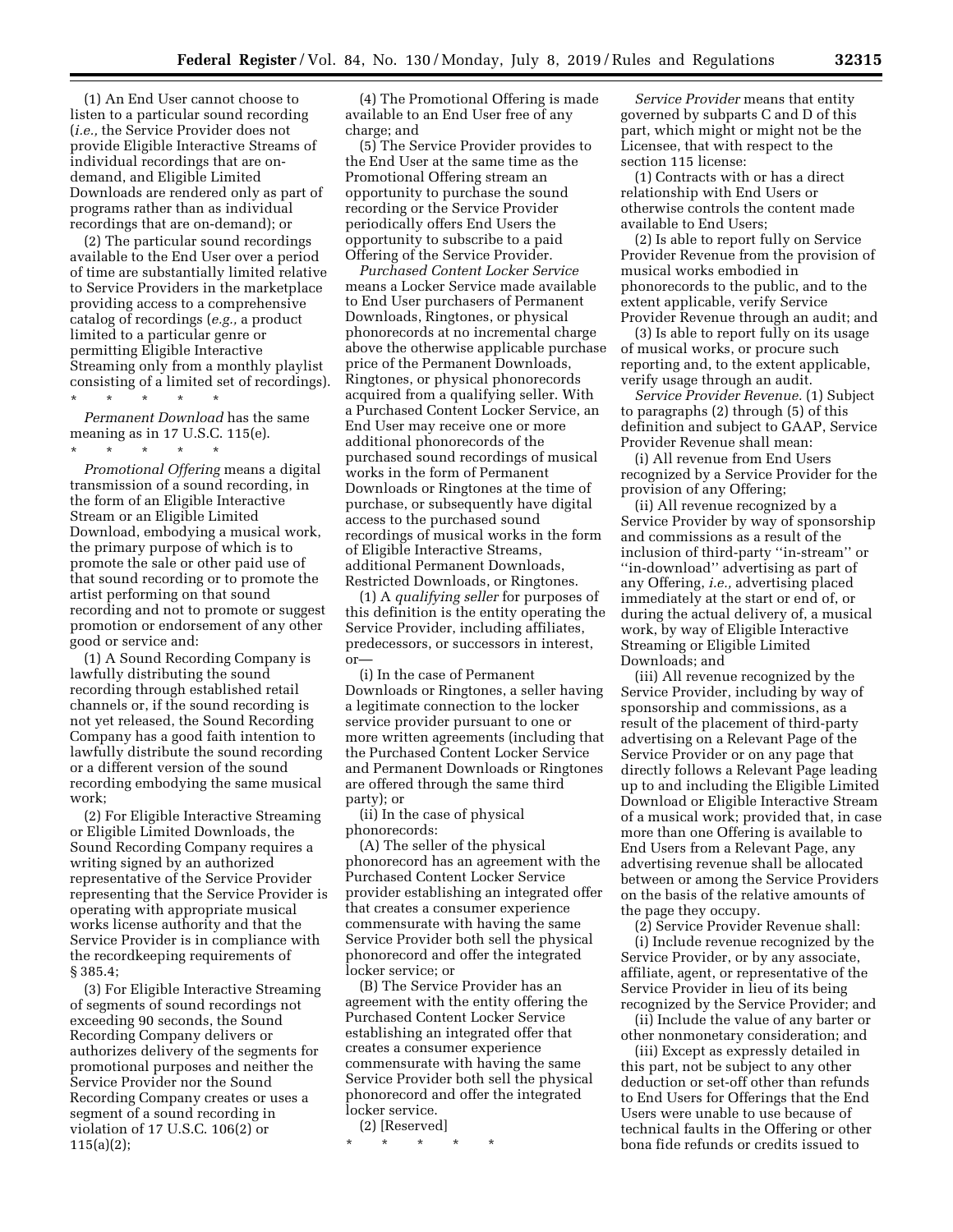End Users in the ordinary course of business.

(3) Service Provider Revenue shall exclude revenue derived by the Service Provider solely in connection with activities other than Offering(s), whereas advertising or sponsorship revenue derived in connection with any Offering(s) shall be treated as provided in paragraphs (2) and (4) of this definition.

(4) For purposes of paragraph (1) of this definition, advertising or sponsorship revenue shall be reduced by the actual cost of obtaining that revenue, not to exceed 15%.

(5) In instances in which a Service Provider provides an Offering to End Users as part of the same transaction with one or more other products or services that are not Licensed Activities, then the revenue from End Users deemed to be recognized by the Service Provider for the Offering for the purpose of paragraph (1) of this definition shall be the lesser of the revenue recognized from End Users for the bundle and the aggregate standalone published prices for End Users for each of the component(s) of the bundle that are Licensed Activities; provided that, if there is no standalone published price for a component of the bundle, then the Service Provider shall use the average standalone published price for End Users for the most closely comparable product or service in the U.S. or, if more than one comparable exists, the average of standalone prices for comparables.

*Sound Recording Company* means a person or entity that:

(1) Is a copyright owner of a sound recording embodying a musical work;

(2) In the case of a sound recording of a musical work fixed before February 15, 1972, has rights to the sound recording, under chapter 14 of title 17, United States Code, that are equivalent to the rights of a copyright owner of a sound recording of a musical work under title 17, United States Code;

(3) Is an exclusive Licensee of the rights to reproduce and distribute a sound recording of a musical work; or

(4) Performs the functions of marketing and authorizing the distribution of a sound recording of a musical work under its own label, under the authority of the Copyright Owner of the sound recording.

\* \* \* \* \*

## **§ 385.3 [Amended]**

■ 22. In § 385.3, remove the phrase ''after the due date established in 17 U.S.C.  $115(c)(5)$ " and add in its place ''after the due date established in 17 U.S.C.  $115(c)(2)(I)$  or  $115(d)(4)(A)(i)$ , as applicable''.

## **§ 385.4 [Amended]**

■ 23. In § 385.4:

■ a. In paragraph (a), add the term ''Eligible'' before each of the terms ''Interactive Streams'' and ''Limited Downloads''; and

■ b. In paragraph (b), remove the term ''Service'' and add in its place the term ''Service Provider'' each time it appears.

■ 24. Revise the heading for subpart B to read as follows:

## **Subpart B—Physical Phonorecord Deliveries, Permanent Downloads, Ringtones, and Music Bundles**

 $\blacksquare$  25. In § 385.11, revise paragraph (a) to read as follows:

### **§ 385.11 Royalty rates.**

(a) *Physical phonorecord deliveries and Permanent Downloads.* For every physical phonorecord and Permanent Download the Licensee makes and distributes or authorizes to be made and distributed, the royalty rate payable for each work embodied in the phonorecord or Permanent Download shall be either 9.1 cents or 1.75 cents per minute of playing time or fraction thereof, whichever amount is larger.

\* \* \* \* \* ■ 26. Revise the heading for subpart C to read as follows:

## **Subpart C—Eligible Interactive Streaming, Eligible Limited Downloads, Limited Offerings, Mixed Service Bundles, Bundled Subscription Offerings, Locker Services, and Other Delivery Configurations**

■ 27. Revise § 385.20 to read as follows:

### **§ 385.20 Scope.**

This subpart establishes rates and terms of royalty payments for Eligible Interactive Streams and Eligible Limited Downloads of musical works, and other reproductions or distributions of musical works through Limited Offerings, Mixed Service Bundles, Bundled Subscription Offerings, Paid Locker Services, and Purchased Content Locker Services provided through subscription and nonsubscription digital music Service Providers in accordance with the provisions of 17 U.S.C. 115, exclusive of Offerings subject to subpart D of this part.

■ 28. In § 385.21:

■ a. In paragraph (b): ■ i. Remove the term "Service" each time it appears and add in its place the term ''Service Provider''; and

■ ii. Remove the term "Service's" and add in its place the term ''Service Provider's'';

 $\blacksquare$  b. In paragraph (b)(4):

■ i. Revise the second sentence; and ■ ii. Remove the phrase "methodology used by the Service for making royalty payment allocations'' and add in its place ''methodology used for making royalty payment allocations''; and

■ c. In paragraph (d):

- i. Remove "of the Licensee";
- ii. Remove "17 U.S.C.115(c)(5)" and add in its place ''17 U.S.C. 115(c)(2)(I), 17 U.S.C. 115(d)(4)(A)(i),''; and
- iii. Revise the second sentence. The revision reads as follows:

### **§ 385.21 Royalty rates and calculations.**

- \* \* \* \* \*
- (b) \* \* \*

 $(4)$  \* \* \* To determine this amount, the result determined in step 3 in paragraph (b)(3) of this section must be allocated to each musical work used through the Offering. \* \* \*

\* \* \* \* \* (d) \* \* \* Without limitation, statements of account shall set forth each step of the calculations with sufficient information to allow the assessment of the accuracy and manner in which the payable royalty pool and per-play allocations (including information sufficient to demonstrate whether and how a royalty floor pursuant to § 385.22 does or does not apply) were determined and, for each Offering reported, also indicate the type of Licensed Activity involved and the number of Plays of each musical work (including an indication of any overtime adjustment applied) that is the basis of the per-work royalty allocation being paid.

## **§ 385.22 [Amended]**

■ 29. In § 385.22:

 $\blacksquare$  a. In paragraph (a)(1), add the term ''Eligible'' before the term ''Interactive Streams'';

■ b. In paragraph (a)(2), add the term ''Eligible'' before the term ''Interactive Streams'' and add the term ''Eligible'' before the term ''Limited Downloads'' each time it appears; and

■ c. In paragraph (a)(3), add the term ''Eligible'' before the term ''Interactive Streams'' and add the term ''Eligible'' before the term ''Limited Downloads''. ■ 30. Revise § 385.30 to read as follows:

### **§ 385.30 Scope.**

This subpart establishes rates and terms of royalty payments for Promotional Offerings, Free Trial Offerings, and Certain Purchased Content Locker Services provided by subscription and nonsubscription digital music Service Providers in accordance with the provisions of 17 U.S.C. 115.